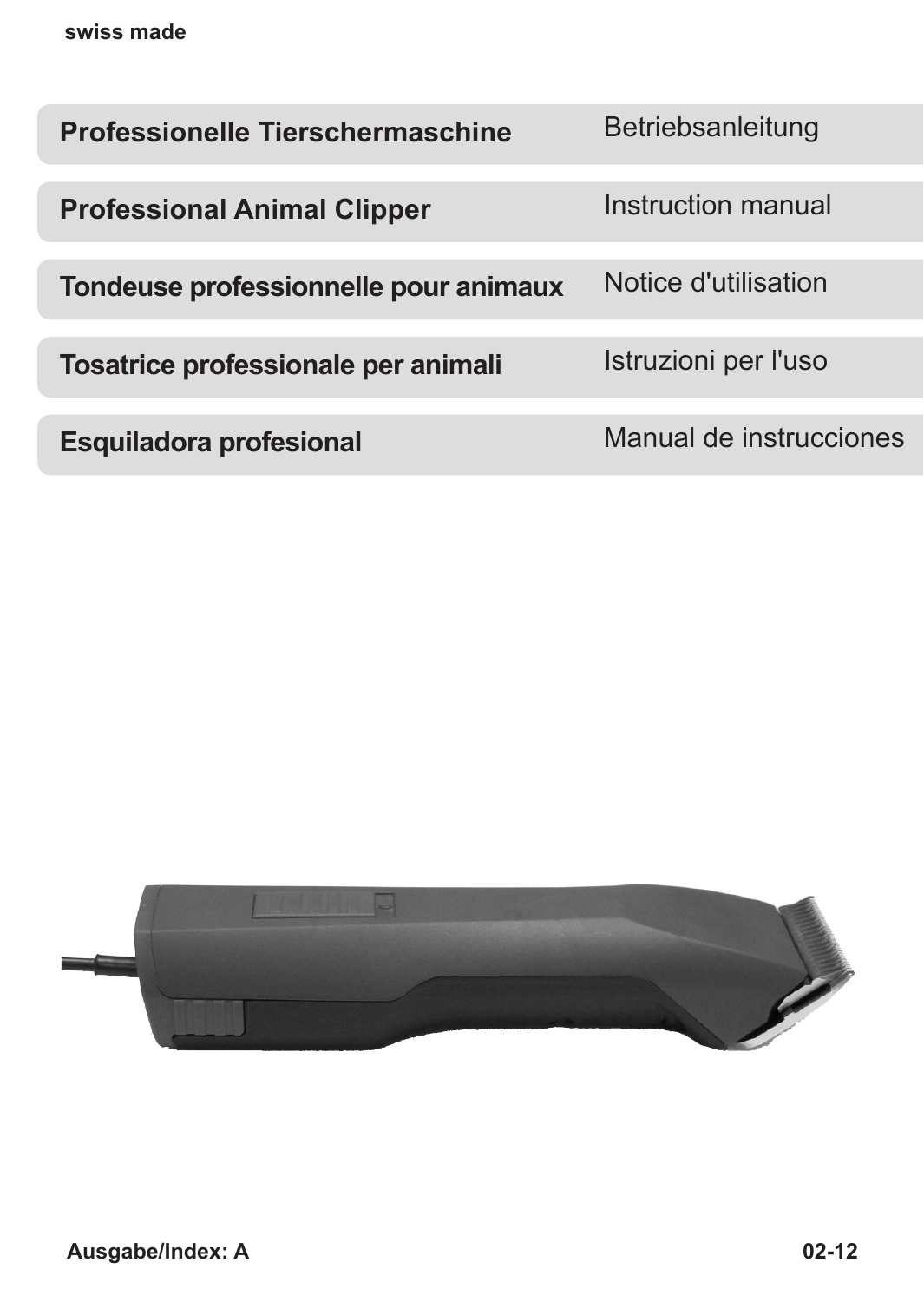# **Contents**

| 5 Transportation, packaging and storage40 |  |
|-------------------------------------------|--|
|                                           |  |
|                                           |  |
|                                           |  |
|                                           |  |
|                                           |  |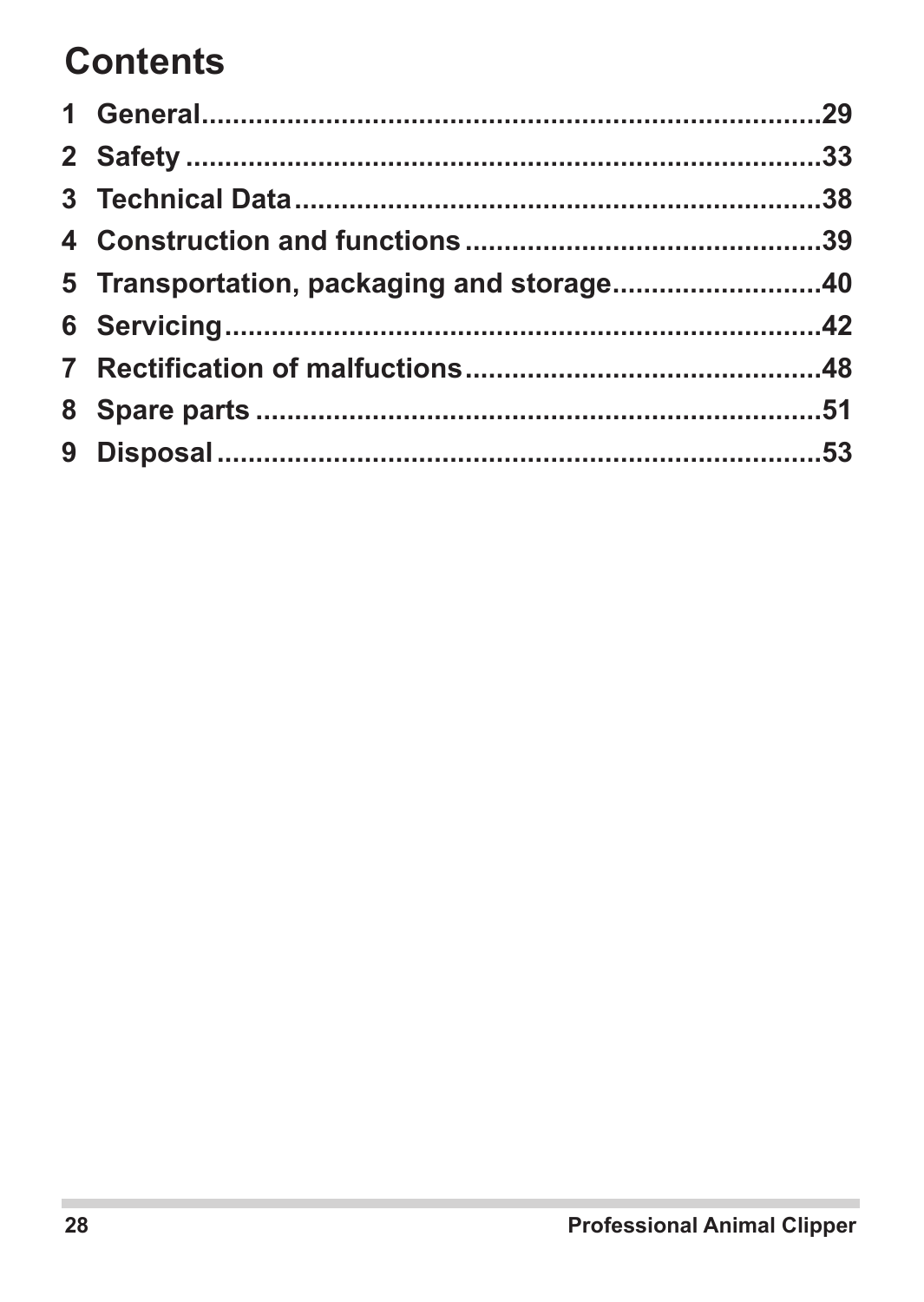# **1 General**

These instructions make it possible for you to use this device safely and efficiently. Read these instructions carefully before beginning to use the device.

A basic prerequisite for working safely is respecting all stated safety instructions and handling instructions in this manual.

Retain these instructions permanently. If you pass on the device to a third party, also give them these instructions.

# **1.1 Warranty provisions**

Warranty provisions may be found in the manufacturer's General Terms and Conditions.

## **1.2 Customer service department**

Our customer service department and our authorised service centres are available for technical information.

In addition, our employees are always interested in new information and feedback resulting from usage, which could be valuable in improving our products.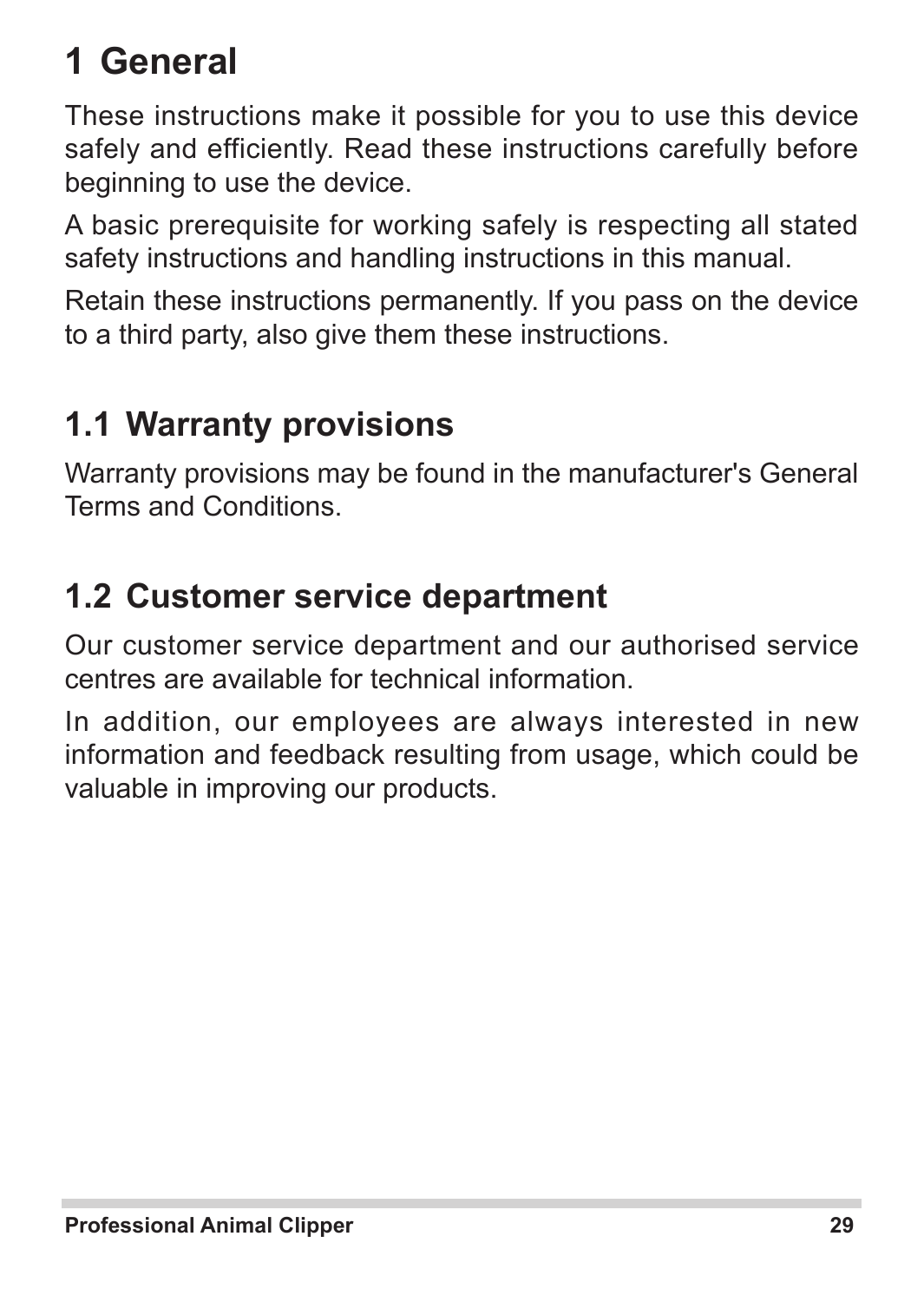# **1.3 Liability limits**

All statements and tips in this manual were assembled by taking into consideration applicable standards and regulations, the latest technology and insights gained from our many years of experience.

The manufacturer takes no responsibility for damages resulting from:

- Ignoring the operating instructions.
- Non-intended uses of the device.
- Use by untrained personnel.
- • Technical alterations.
- Use of non-original replacement parts.

The actual goods delivered can deviate from the explanations and images presented here in the case of special versions, the utilization of additional ordering options or as a result of the latest technical upgrades.

# **1.4 Copyright**

This document is copyright-protected. Any reproduction or copying, in whole or in part, as well as the reproduction of images, even when changed, can only be carried out with the written agreement of the manufacturer.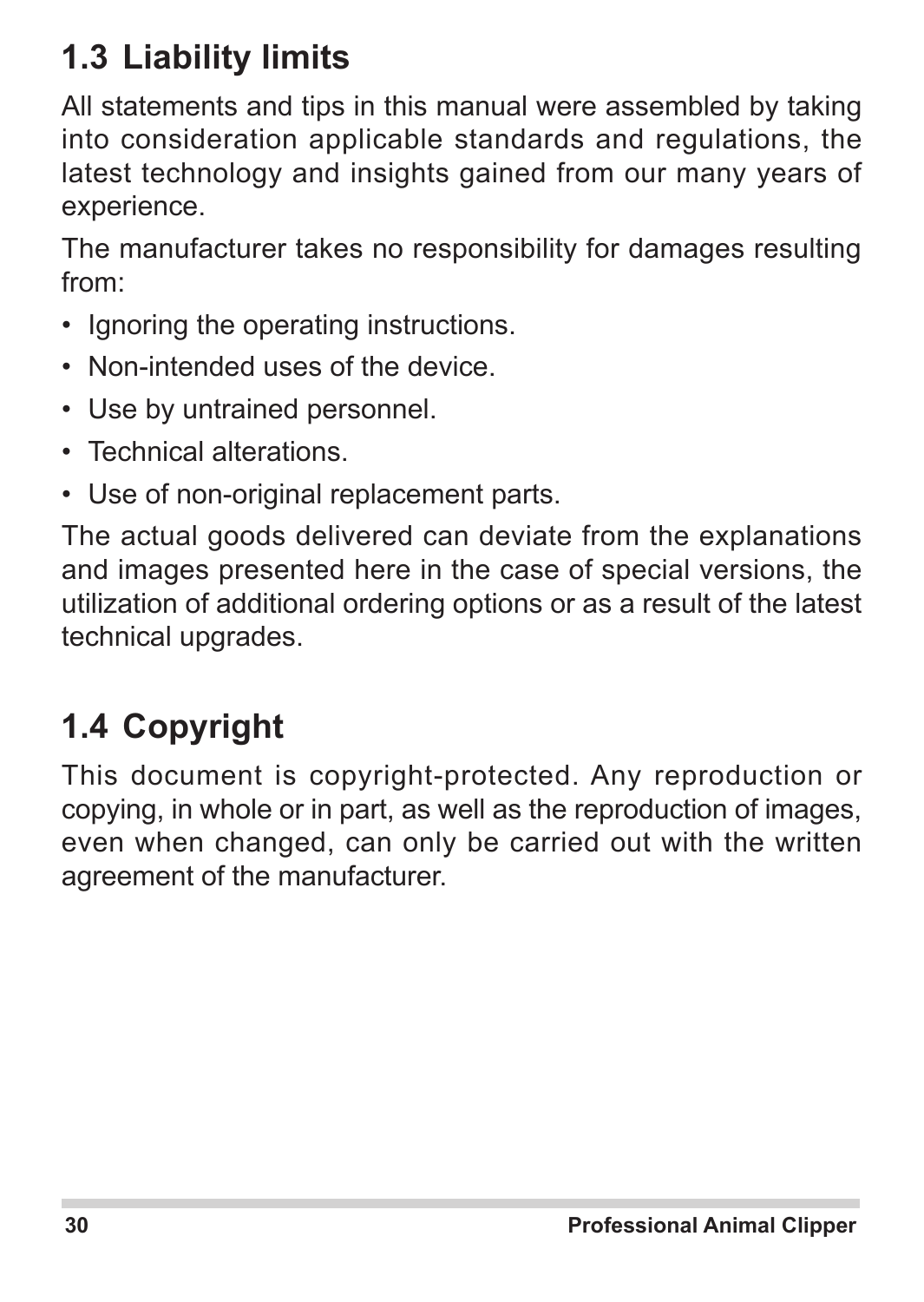# **1.5 Terminology**

## **DANGER**

#### **A warning at this danger level designates an imminently dangerous situation.**

If the dangerous situation is not avoided, it will lead to death or serious injury.

 $\blacktriangleright$  To avoid the danger, follow the instructions shown.

## **CAUTION**

#### **A warning at this danger level designates a possibly dangerous situation.**

If the dangerous situation is not avoided, it can lead to injury.

► To avoid the danger, follow the instructions shown.

### **NOTICE**

#### **A warning at this danger level designates possible property damage.**

If the dangerous situation is not avoided, it can lead to property damage.

 $\triangleright$  To avoid the danger, follow the instructions shown.

### **NOTE**

 $\blacktriangleright$  This advice designates additional information that simplifies operation of the device.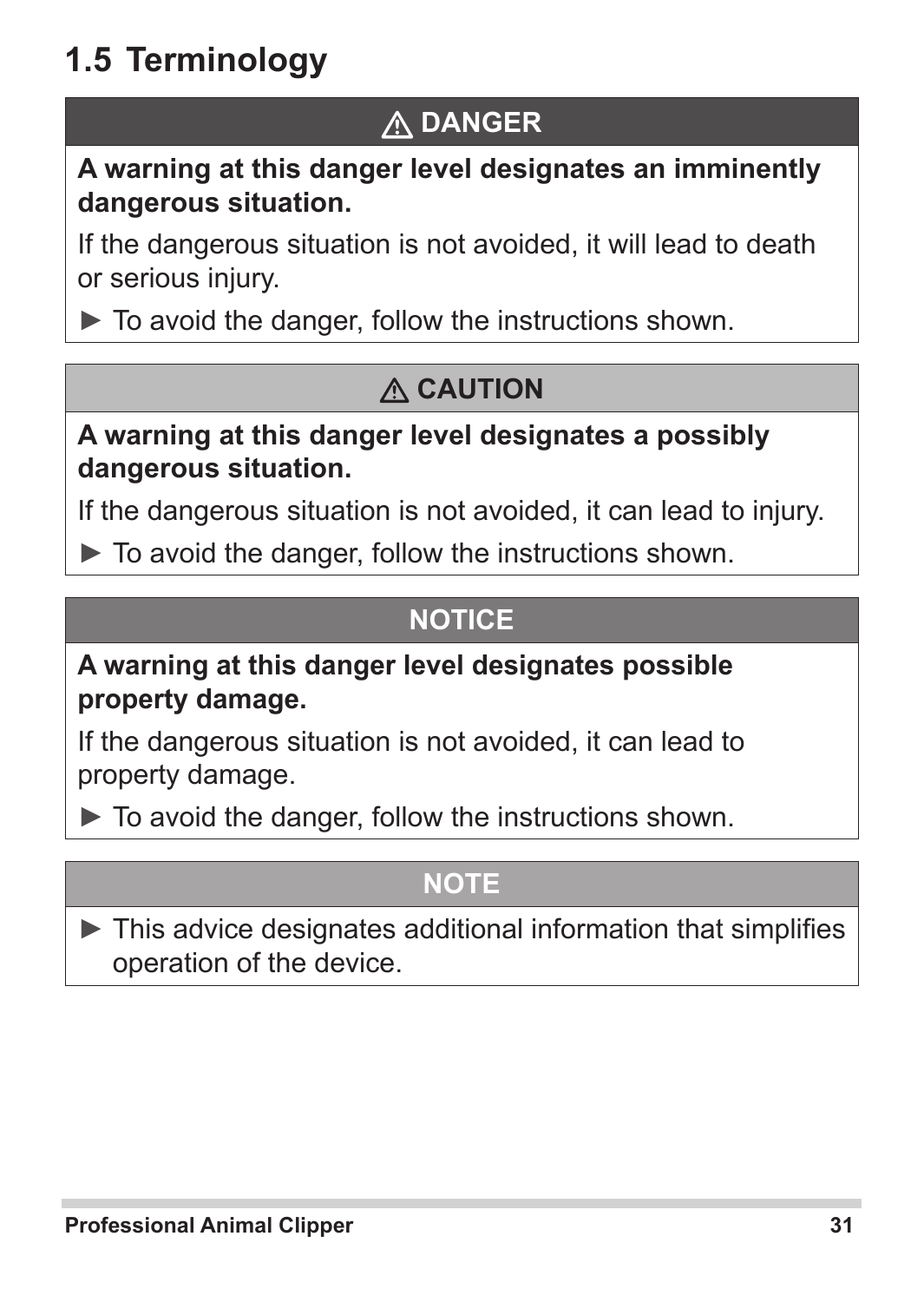## **1.6 Authorised use**

This device is to be used exclusively to clip dogs, cats, cows and horses.

Any other use or use extending beyond the above is considered to be unauthorised.

## **CAUTION**

### **Danger from unauthorised use!**

Danger can result from unauthorised and/or other kind of use.

- ► Only use the device in the authorised manner.
- ► Limit yourself to the procedures described in this operating manual.

Claims of any nature for damages resulting from unauthorised use will not be recognised.

Such use is entirely at the own risk of the operator.

### **CAUTION**

#### **Danger resulting from misuse!**

In particular, the following applications of the device are prohibited:

- ► Use of the device on humans.
- ► Clipping of other types of animals, especially dangerous animals such as predators.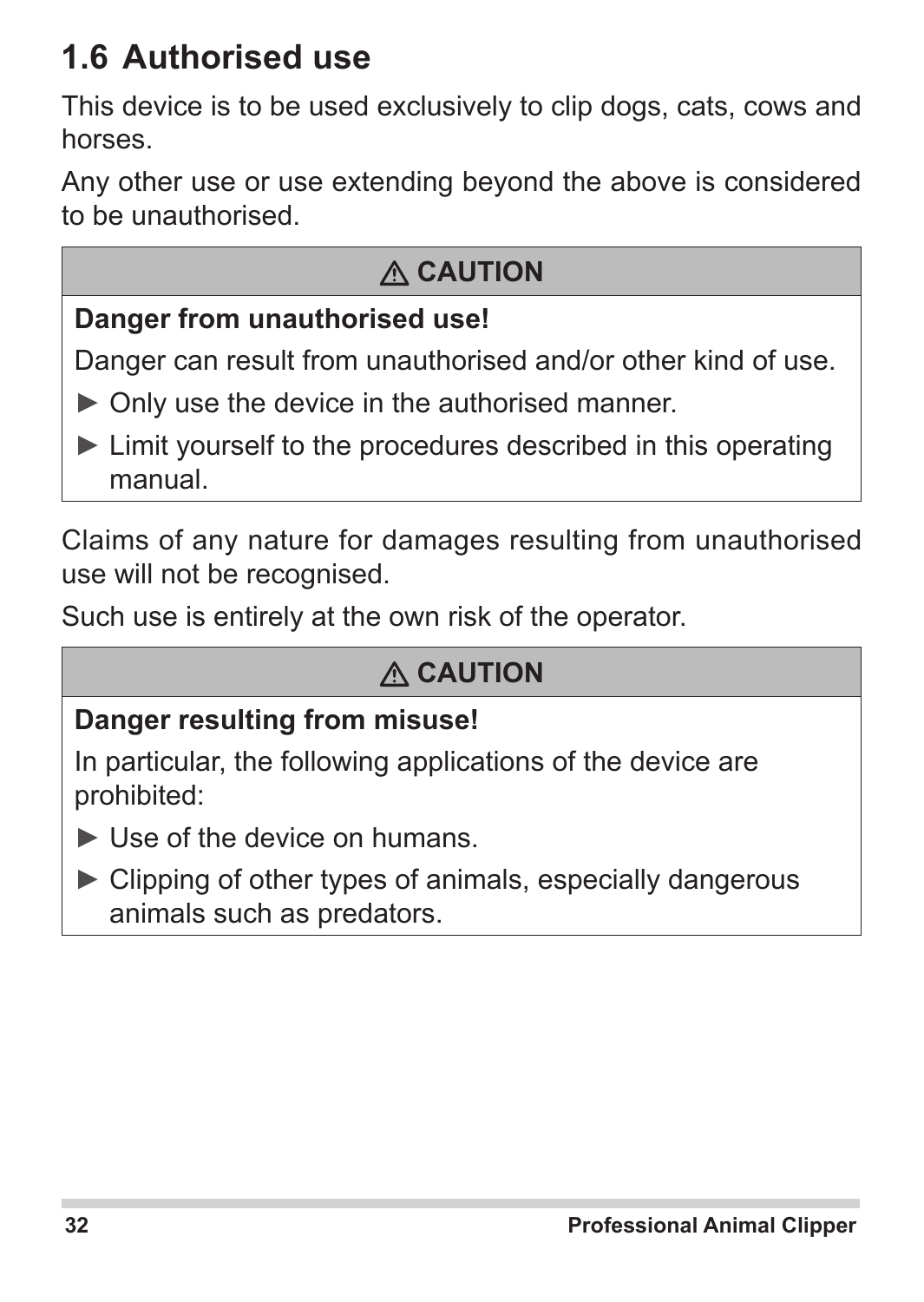# **2 Safety**

# **2.1 General**

## **DANGER**

### **Danger from not respecting the safety instructions!**

Ignoring the operating instructions and safety precautions presented in this manual will lead to serious injury as well as damage to the device and people.

 $\blacktriangleright$  The warnings and instructions in this manual must be observed.

## **2.2 Personnel requirements**

- This device may only be operated by persons who one can expect to carry out their work responsibly. Persons whose ability to react is undermined by, for example, drugs, alcohol or medication should not be allowed to use the device.
- The operator must be experienced in dealing with the animals to be clipped.
- The operation of the device by children is strictly forbidden.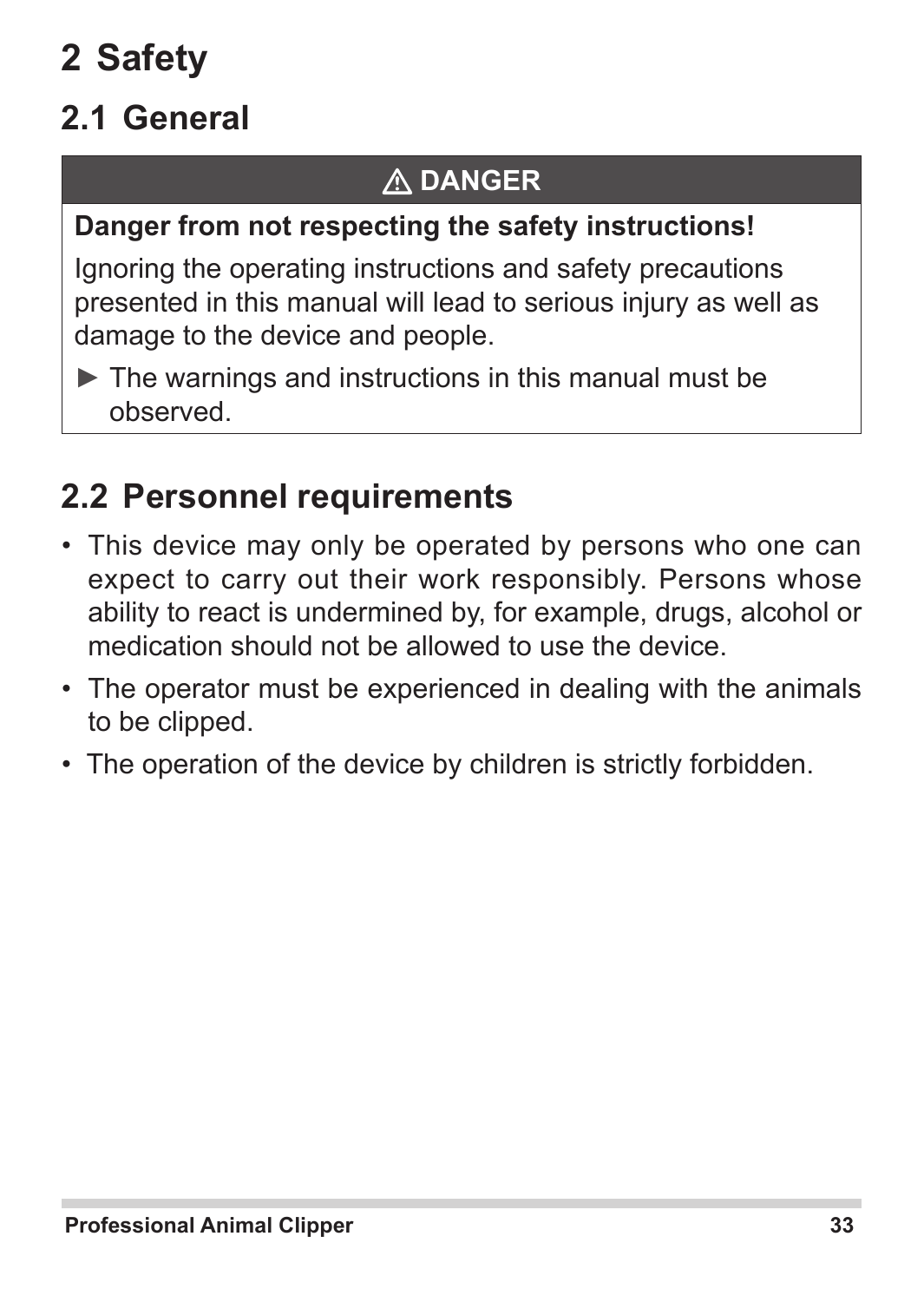## **CAUTION**

### **Danger for and from unauthorised persons!**

Unauthorised persons, who do not meet the requirements described here, will not be able to recognise dangers in the work area.

- ► Prohibit access by unauthorised persons to the location where the clipping is being performed.
- ► When in doubt, talk to any such persons and show them out of the work area.
- ► Stop your work until unauthorised persons have left the work area.

## **2.3 Dangers that can be caused by the product**

### **2.3.1 Danger from electric current**

## **DANGER**

### **Mortal danger from electrical current!**

Mortal danger can result from contact with current-carrying conductors or components!

- ► Always disconnect the power cable of the clipper from the mains by pulling the plug, not the cord.
- ► Before every use, check the clipper for externally visible defects. Do not operate a damaged clipper.
- ► Only ever insert the electrical plug of the clipper into an undamaged socket.
- $\triangleright$  Never wrap the cord around the clipper and keep it away from hot surfaces and objects.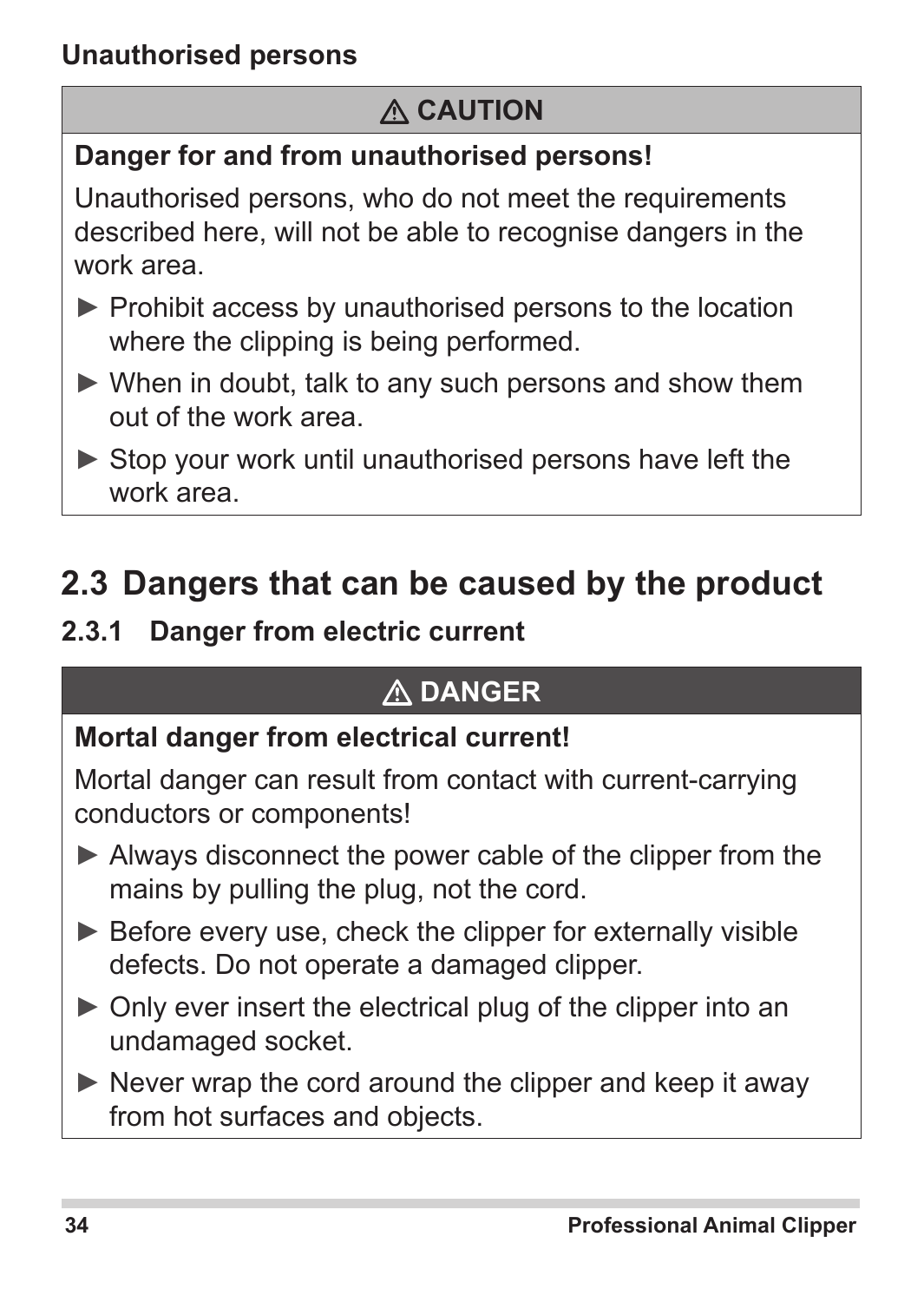## **DANGER**

### **Mortal danger from electrical current!**

Mortal danger can result from contact with current-carrying conductors or components!

- ► Only permit repairs to the clipper to be made by authorised dealers or the factory customer service department; this applies especially to replacement of a damaged power cord.
- ► Before plugging the clipper in, compare the electrical connection data (voltage and frequency) on the nameplate with that of your electric mains. These data must be identical so that no damage occurs to the device. When in doubt, ask your specialised electrical dealer.
- ► Do not, under any circumstances, open the housing of the clipper. If voltage-bearing connectors are disturbed or the electrical and mechanical construction is modified, there is risk of electric shock.
- ► Keep moisture away from the clipper. It can lead to short circuits. If you suspect that moisture has penetrated the device, do not switch it on again and take it to a repair shop.
- $\blacktriangleright$  Never clip wet animals.
- $\triangleright$  Only clean the clipper when dry, using a brush or the enclosed cleaning brush.
- ► Never submerge the clipper in water or other liquids.
- ► Always remove the plug from its the socket before working on the clipper.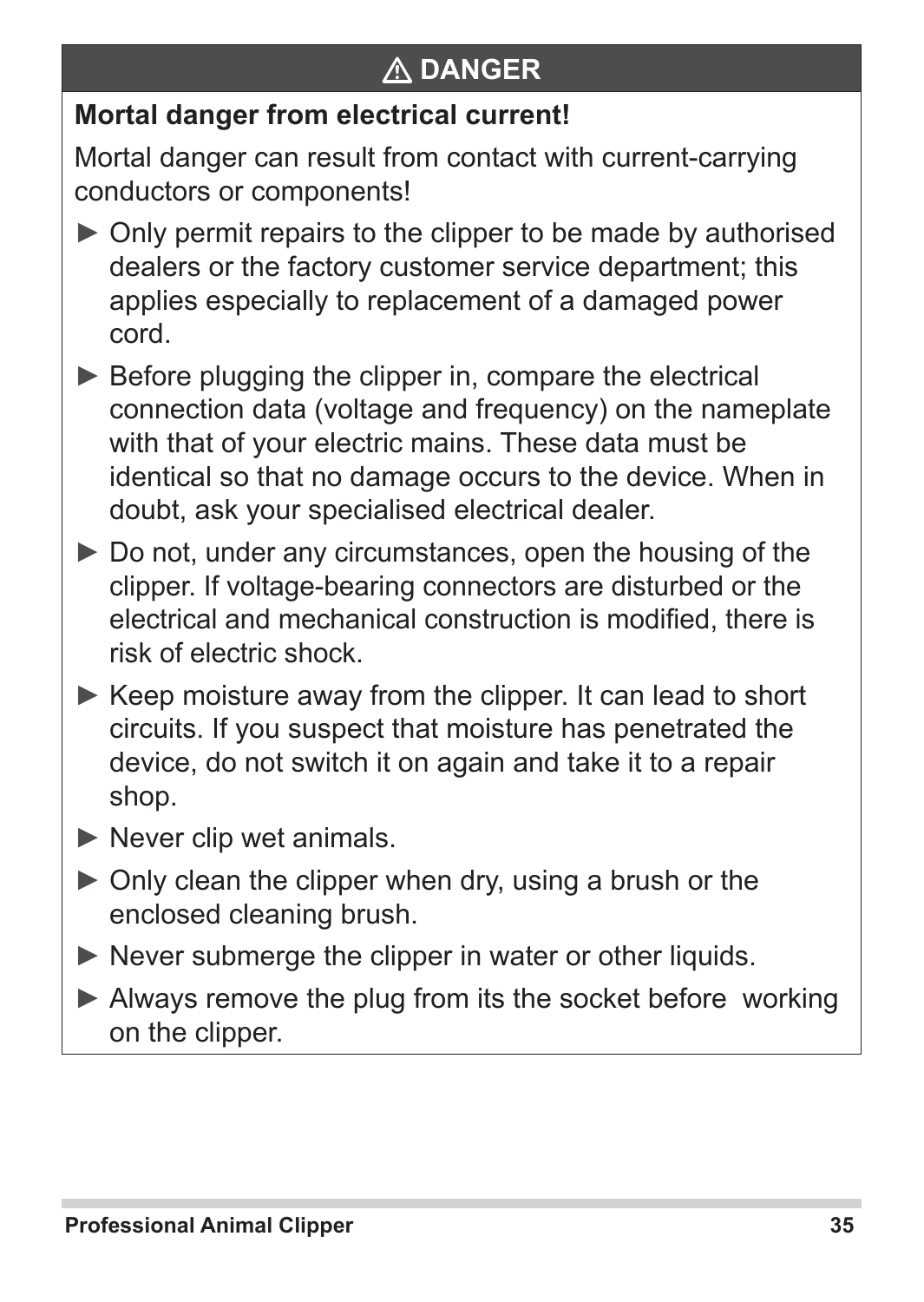### **2.3.2 Animals**

### **CAUTION**

### **Danger of injury by animals!**

The noise of the device can disturb animals. A kick, an attack or the body weight of the animal can lead to serious injuries.

- ► For work with animals, only authorise persons who have had experience with the animals to be clipped.
- ► Before clipping, secure and calm the animal.
- ► Proceed carefully with your work.

### **2.3.3 Clipping blades**

## **CAUTION**

### **Danger from moving components!**

The moving clipping blade and its sharp edges can cause injuries.

- ► Proceed carefully with your work.
- ► Avoid any contact with the moving blade.
- $\triangleright$  Do not touch the area around the clipping blade while it is still plugged into a power source, even when the device is turned off. For work on the clipping blade/clipping head, always disconnect the electrical power first.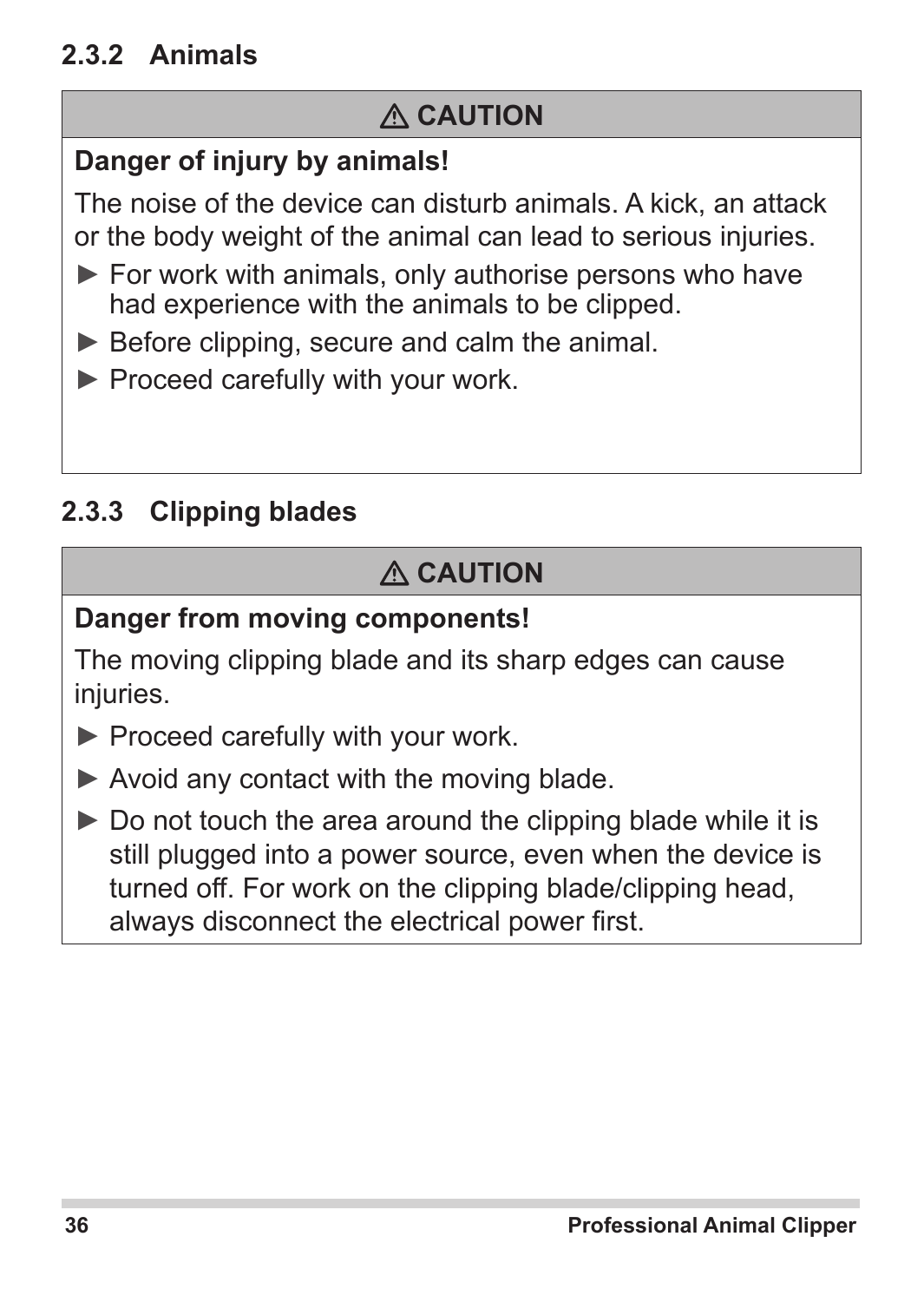## **CAUTION**

### **Danger of burns!**

Insufficient oiling of the clipping head will lead to warming. This may lead to the animals being clipped becoming agitated.

► Oil the clipping blades adequately during the clipping session, at least every 15 minutes, so that they do not run dry.

# **2.4 Personal protective equipment (PPE)**

## **CAUTION**

#### **Danger of injury through incorrect or missing protective equipment!**

Personal protective equipment is required when working, in order to minimise the possibility of endangering health.

► Always wear the protective equipment required for the current task when performing work.



Slip-resistant shoes to protect against slipping on slippery surfaces.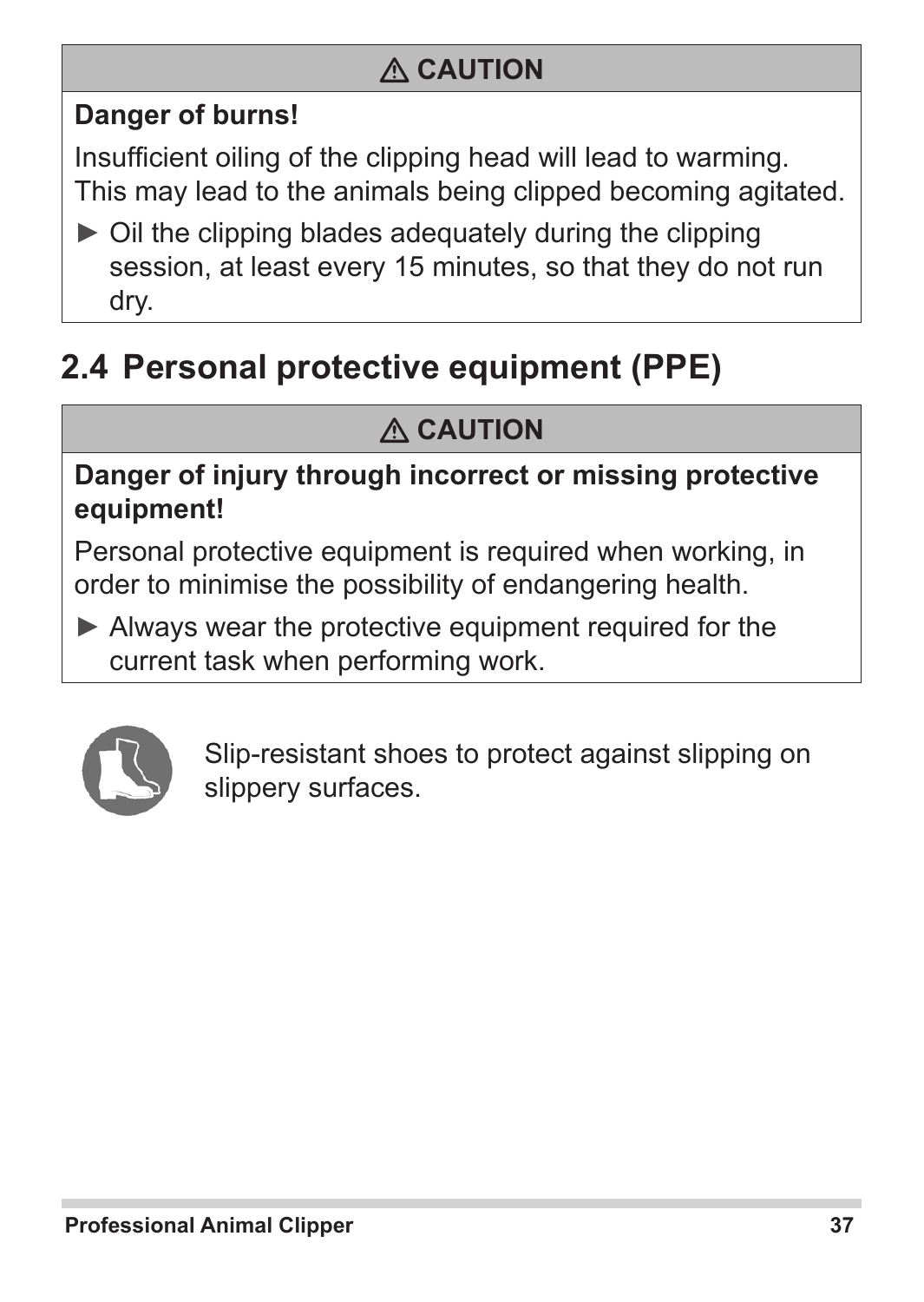# **3 Technical Data**

## **3.1 General information**

| Length | 204 mm    |
|--------|-----------|
| Width  | 50 mm     |
| Height | 41 mm     |
| Weight | $0.44$ kg |

## **3.2 Power requirements**

| Voltage         | 100 - 240 V  |
|-----------------|--------------|
| Maximum current | 1.6A         |
| Frequency       | $50 - 60$ Hz |

## **3.3 Operating conditions**

| Temperature range                           | $0 - 40 °C$ |
|---------------------------------------------|-------------|
| Maximum relative humidity $\frac{75.00}{6}$ |             |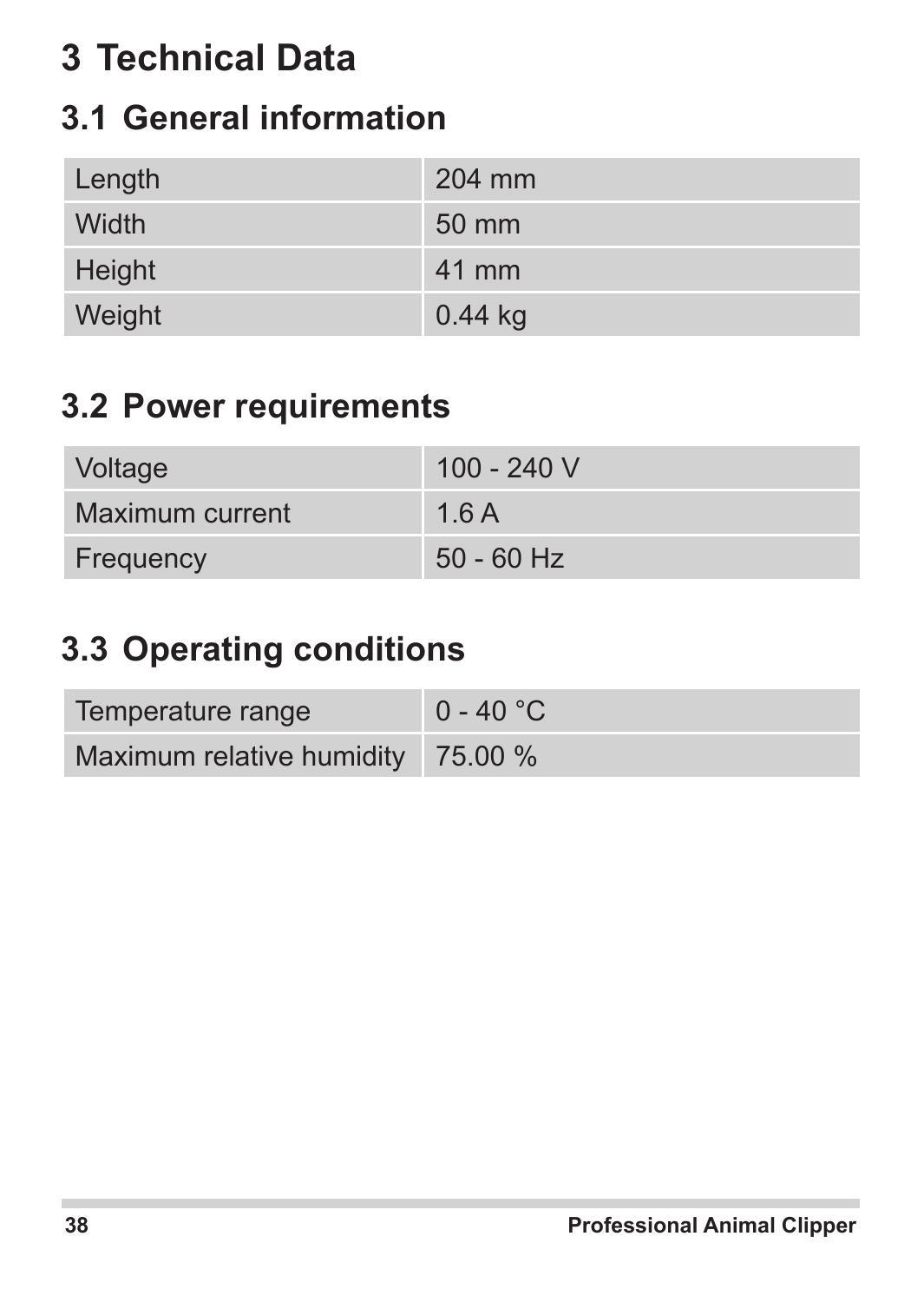# **Construction and functions 4.1 Construction**



Fig. 1

- Power cord
- Direct operation adapter
- On/off switch
- Clipper
- Clipping head



Fig. 2

- Release for mains operation adapter
- Clipping head release key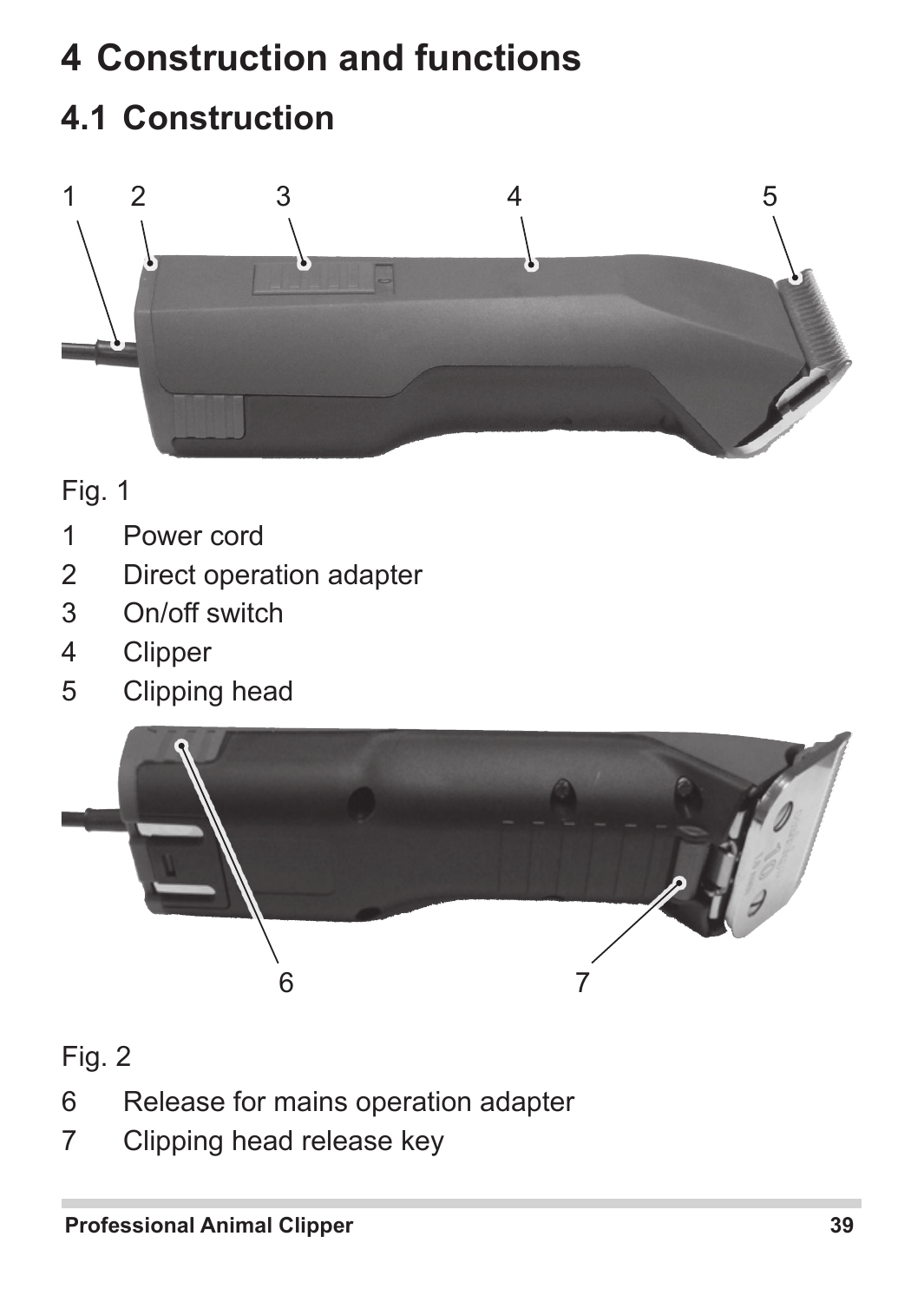## **4.2 Description of functions**



The clipper is capable of clipping dogs, cats, cows and horses. Two comb-like blades serve as cutting tools. The lower blade (3), which is closest to the animal's skin, is fixed and attached to the blade hinge (4). The upper blade (2) moves back and forth against the lower blade. The upper blade is set in motion with the help of the swivelling lever (1).

Fig. 3

# **5 Transportation, packaging and storage**

## **5.1 Included in the delivery**

- Clipper with cliphead (1x)
- Drip oiler (1x)
- Cleaning brush (1x)
- Instruction manual (1x)

## **NOTE**

► Check to make sure the delivery is complete and check for any apparent damage. Please report incomplete delivery or any apparent damage immediately to your supplier/dealer.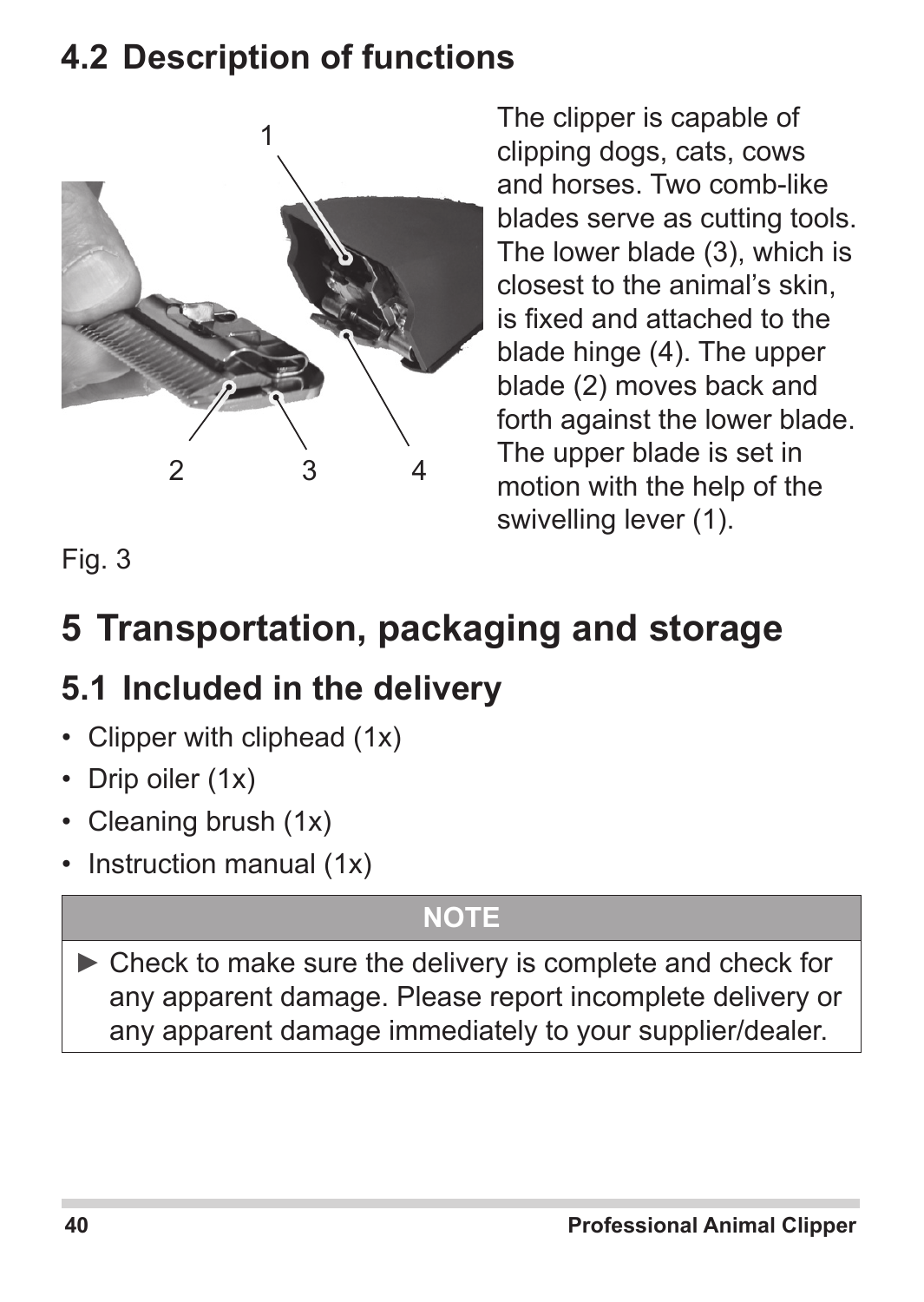# **5.2 Packaging**

Only environmentally friendly materials are used for packaging.



The return of the packaging saves raw materials and reduces the volume of waste. Dispose of packaging materials that are no longer needed in accordance with locally applicable regulations.

## **5.3 Storage**

#### **Store the clipper and its accessories under the following conditions:**

- Do not store out of doors.
- Store in a dry and dust-free area.
- Protect from direct sunlight.
- • Avoid mechanical shocks.
- Storage temperature: 0 to 40 °C.
- Relative humidity: max. 75%.
- For storage longer than 3 months, check the general condition of all parts regularly.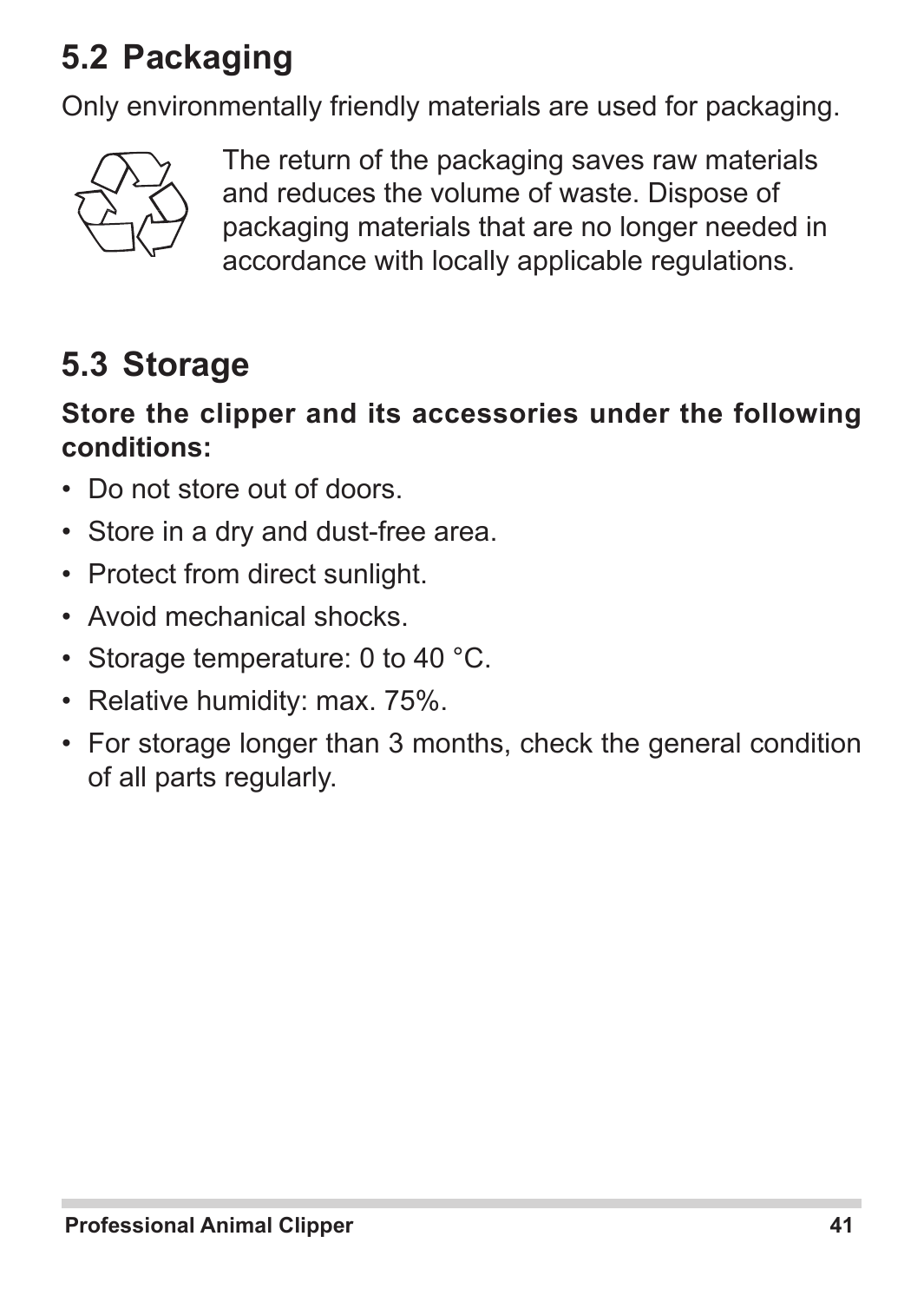# **6 Servicing**

# **6.1 Requirements at the job site**

- • Observe the operating requirements (see section on *Technical Data).*
- • Outdoor electrical sockets must be fitted with a residual current device.
- The work place must have adequate lighting.
- The electrical socket must be easily accessible so that the device can be quickly disconnected from the mains.

# **6.2 Installing the clipping head**



- **► Push the on/off switch of the** clipper to position "0".
- $\blacklozenge$  Insert the electrical power plug into the mains socket.
- $\blacktriangleright$  Tilt the blade hinge (2) up with the aid of a screwdriver (1).

Fig. 4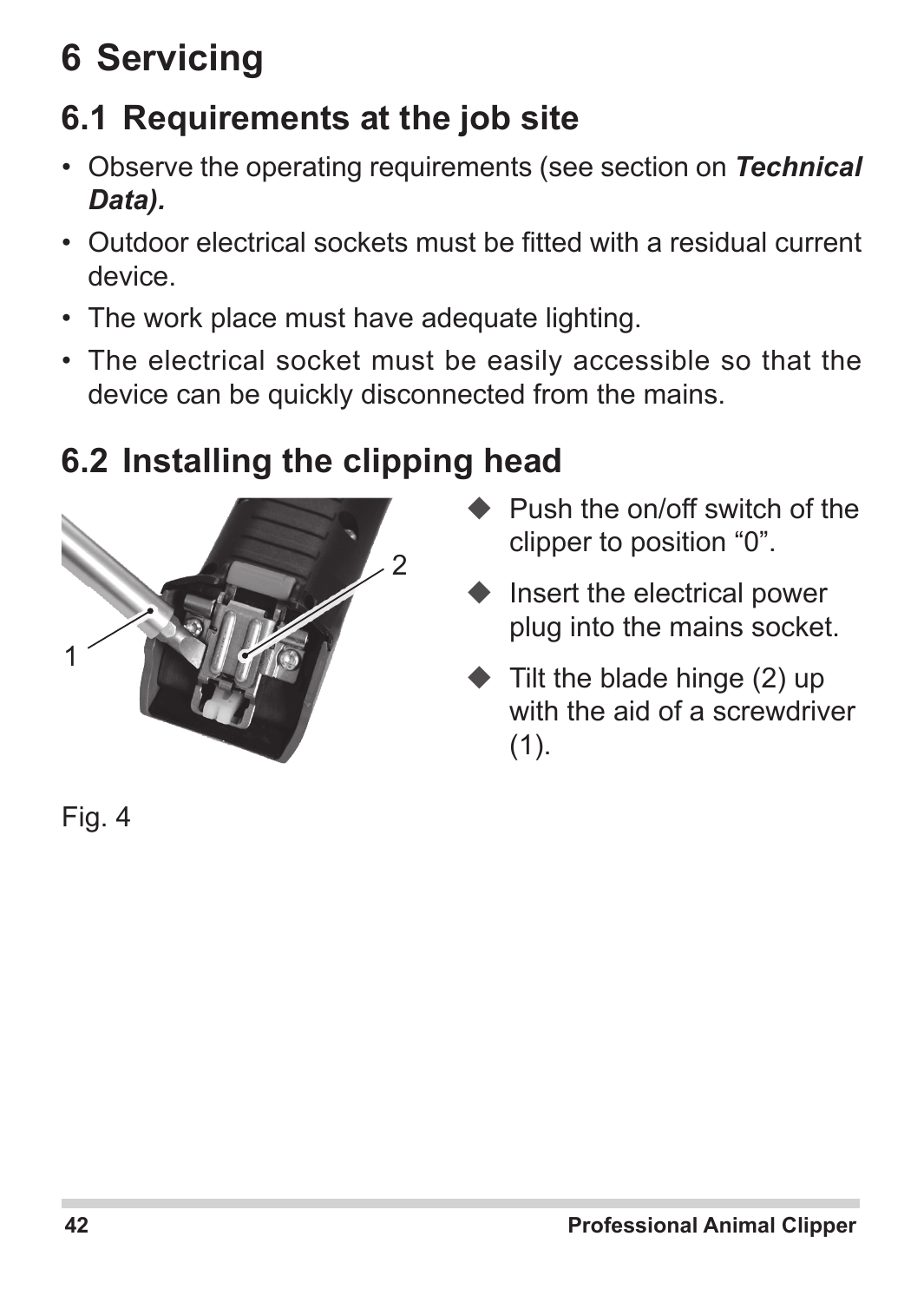

- Plug the clipping head (1) onto the exposed blade hinge (2).
- Push the clipper's on/ off switch to position "1".

- With the device turned on, tilt the clipping head (2) and press it onto the body of the clipper (1) with a light pressure.
- Push the clipper's on/ off switch to position "0".
- Check to make sure that the clipping head (1) is tightly seated and properly locked.

Fig. 5



Fig. 6



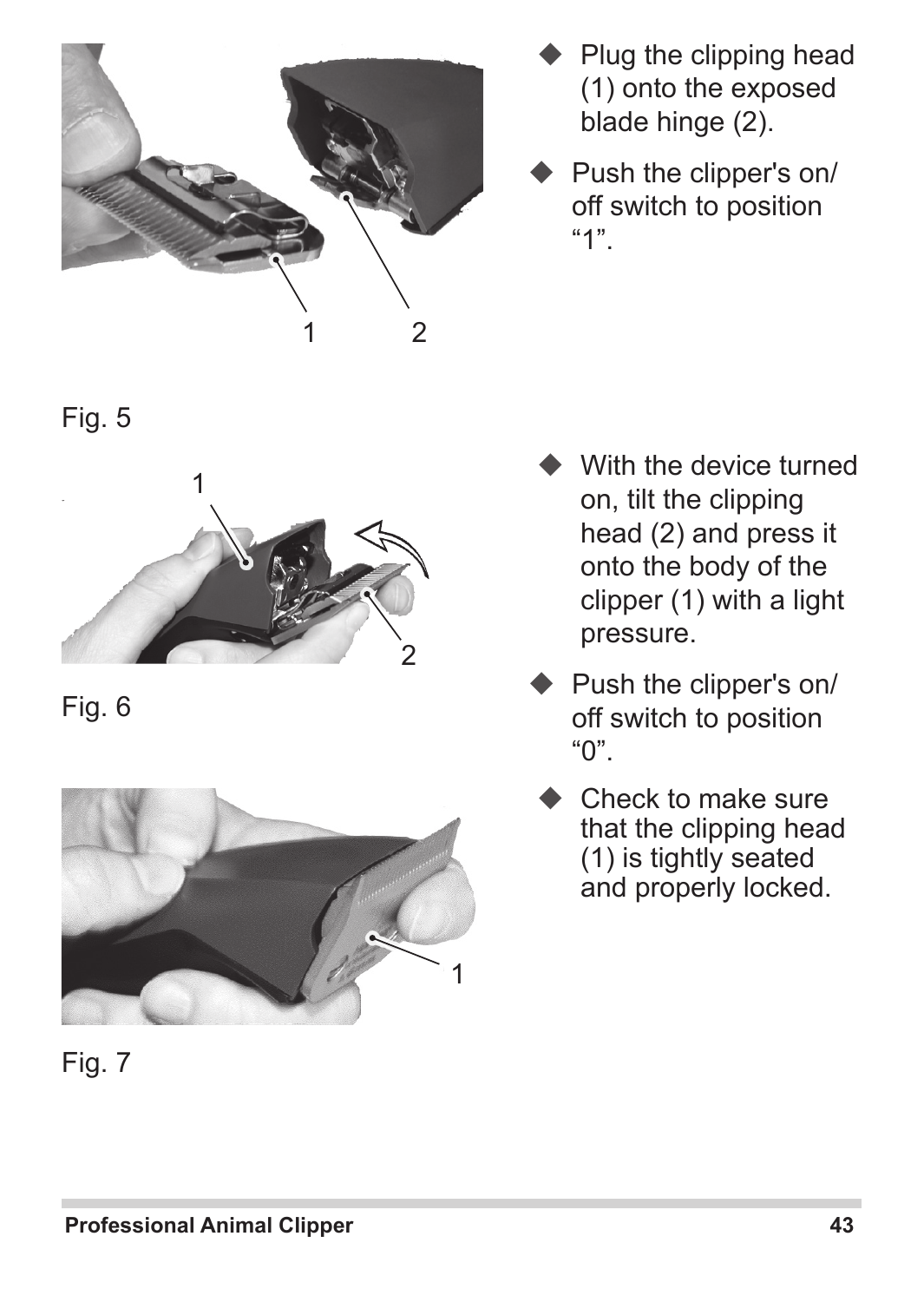## **6.3 Operating the device**

- ◆ Approach the animal from in front.
- ◆ Position the animal to be clipped and calm it down.
- $\blacklozenge$  Insert the electrical power plug into the mains socket.
- $\blacklozenge$  Turn on the clipper directly in the animal's field of view by pushing the on/off switch to position "1".
- $\blacklozenge$  Monitor the animal's behaviour while clipping.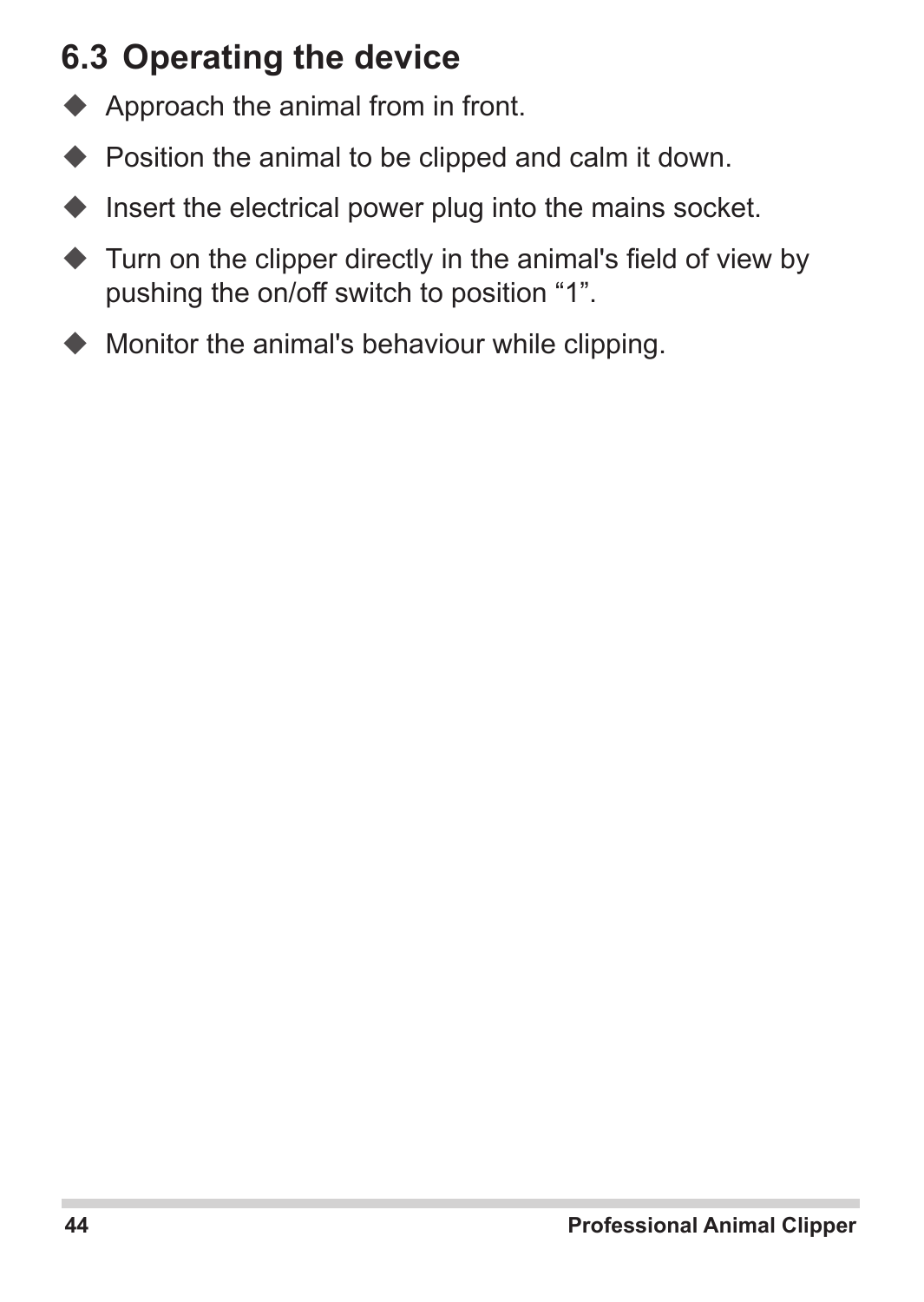# **6.4 Changing the clipping head**



Fig. 8



- Turn the clipper off by pushing the on/off switch to position "0".
- Press and hold the clipping head release button.
- $\bullet$  Tilt the released clipping head forwards.
- Pull the clipping head off.

Fig. 9

- ◆ Clean the opened hinge area with the supplied brush.
- Mount the new or sharpened clipping head as described in *Section 6.2.*

### **NOTE**

► Work only with sharp clipping blades and replace dull blades and blades with missing teeth. Proper sharpening of clipping blades is only possible by an expert using specialised equipment. When faced with the need to sharpen the blades, contact your service centre.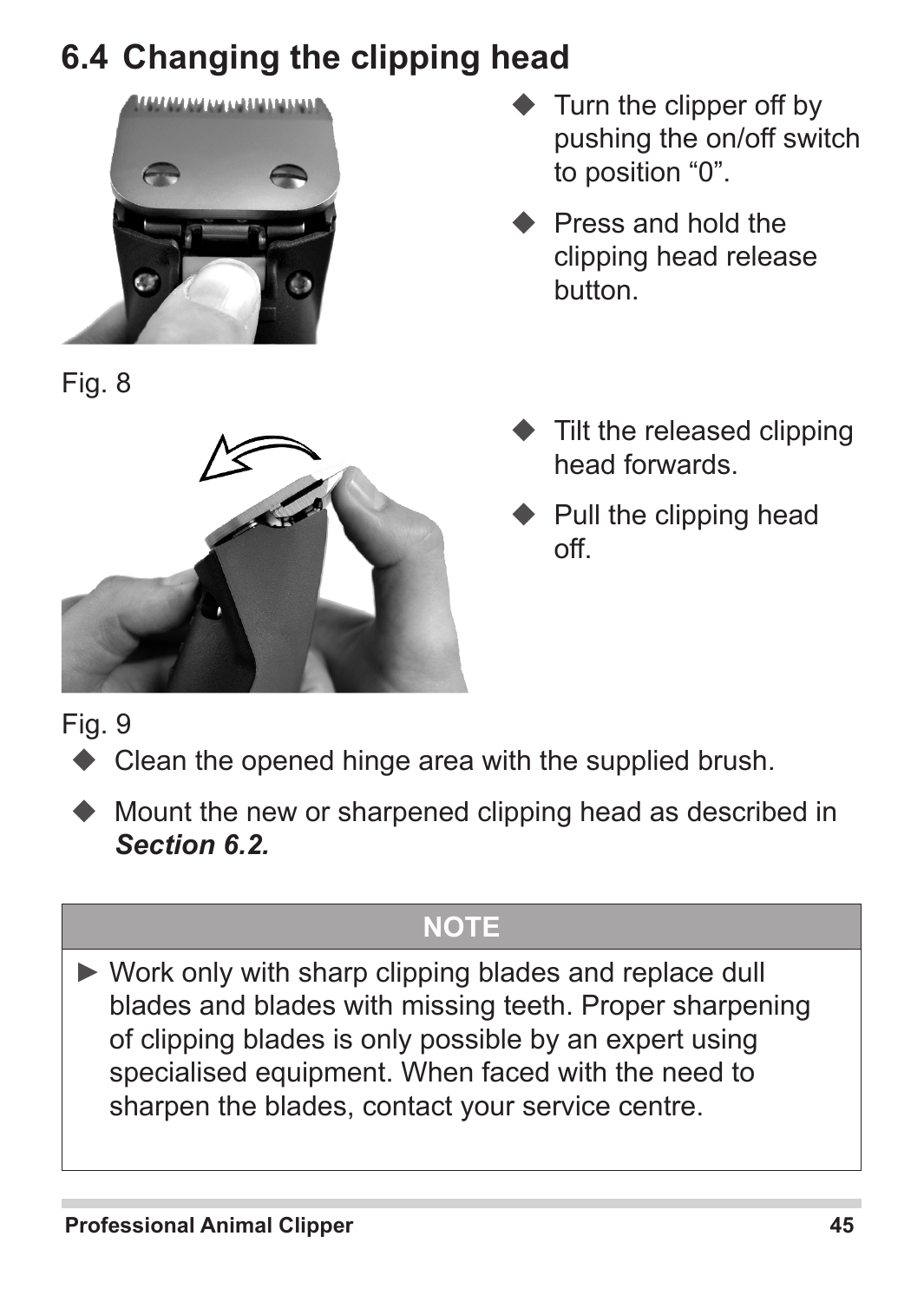## **6.5 Lubrication**



To obtain a well clipped animal and to increase the life of the device including the clipping head, it is necessary to apply a thin coat of oil between the upper and lower blades.

Fig. 10

## **NOTICE**

### **Possible damage to the clipper!**

Insufficient oiling of the clipping head will lead to warming and will shorten the life of the clipper and its blades.

- $\triangleright$  Oil the clipping blades adequately during the clipping session, at least once every 15 minutes, so that they do not run dry.
- $\blacktriangleright$  Use only the special oil supplied or a paraffin oil meeting the ISO VG 15 specification.

### **NOTE**

► The supplied oil is free of poisonous substances and will not cause irritations on either skin or mucous membranes. After 21 days, it will have degraded to about 20%. (CEL-L-33-T-82).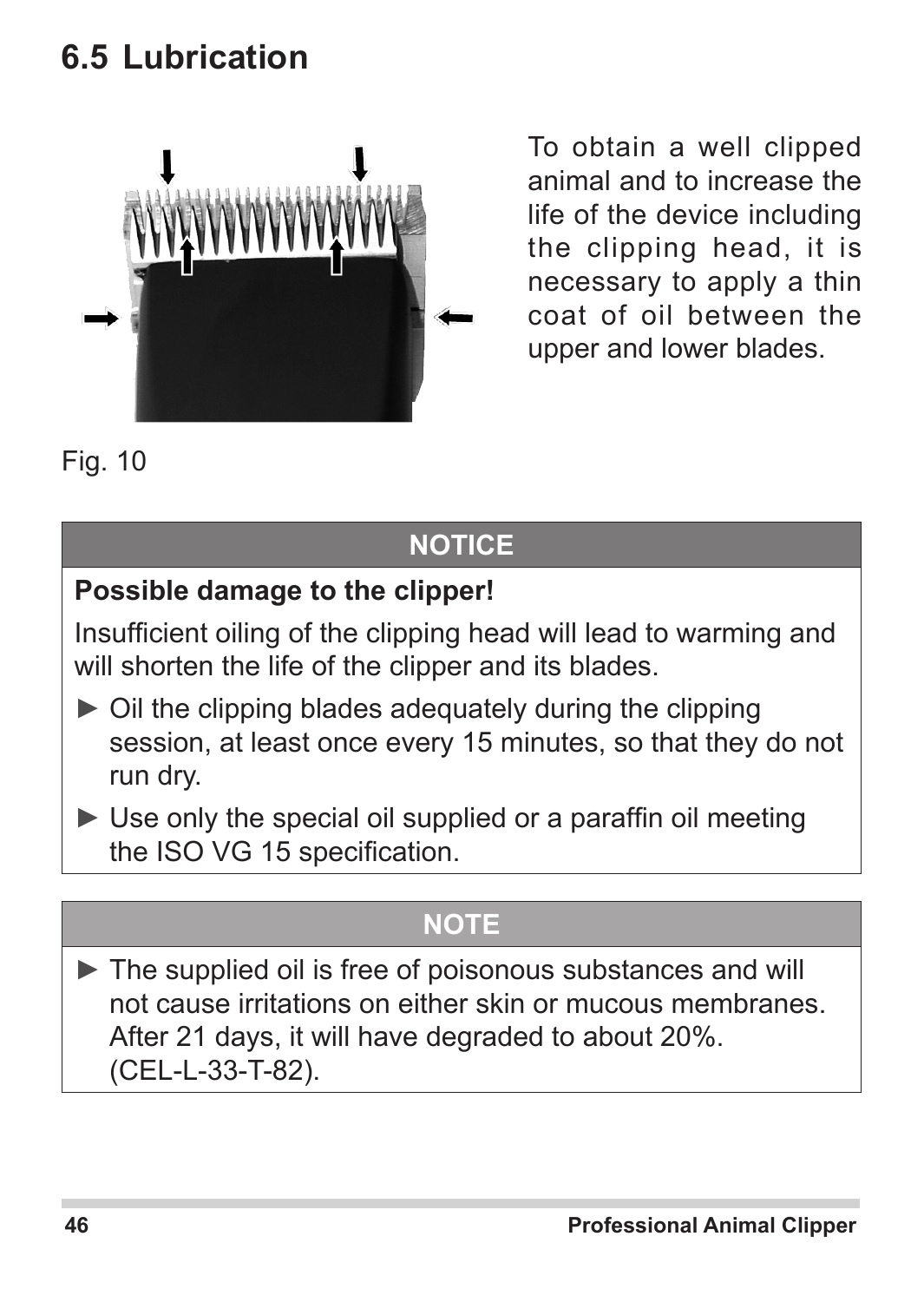- Oil the blades before, during and after every use.
- • Oil the blades at the latest when the blades leave streaks or slow down.
- Apply several drops of oil on the front and on the sides of the clipping blades (see Fig. 10).
- • Wipe excess oil off with a soft, dry cloth.
- • Lubricating sprays do not contain enough oil for good lubrication but are however suitable for cooling the clipping blades.
- Immediately replace damaged or notched blades in order to avoid injuries.

## **6.6 Cleaning**

#### **Clipping head and hinge area**

 $\blacklozenge$  Between uses, clean the clipping head and the hinge area with the brush.

#### **Contacts**

◆ Clean the contacts of the mains operation adapter and the clipper with a dry cloth.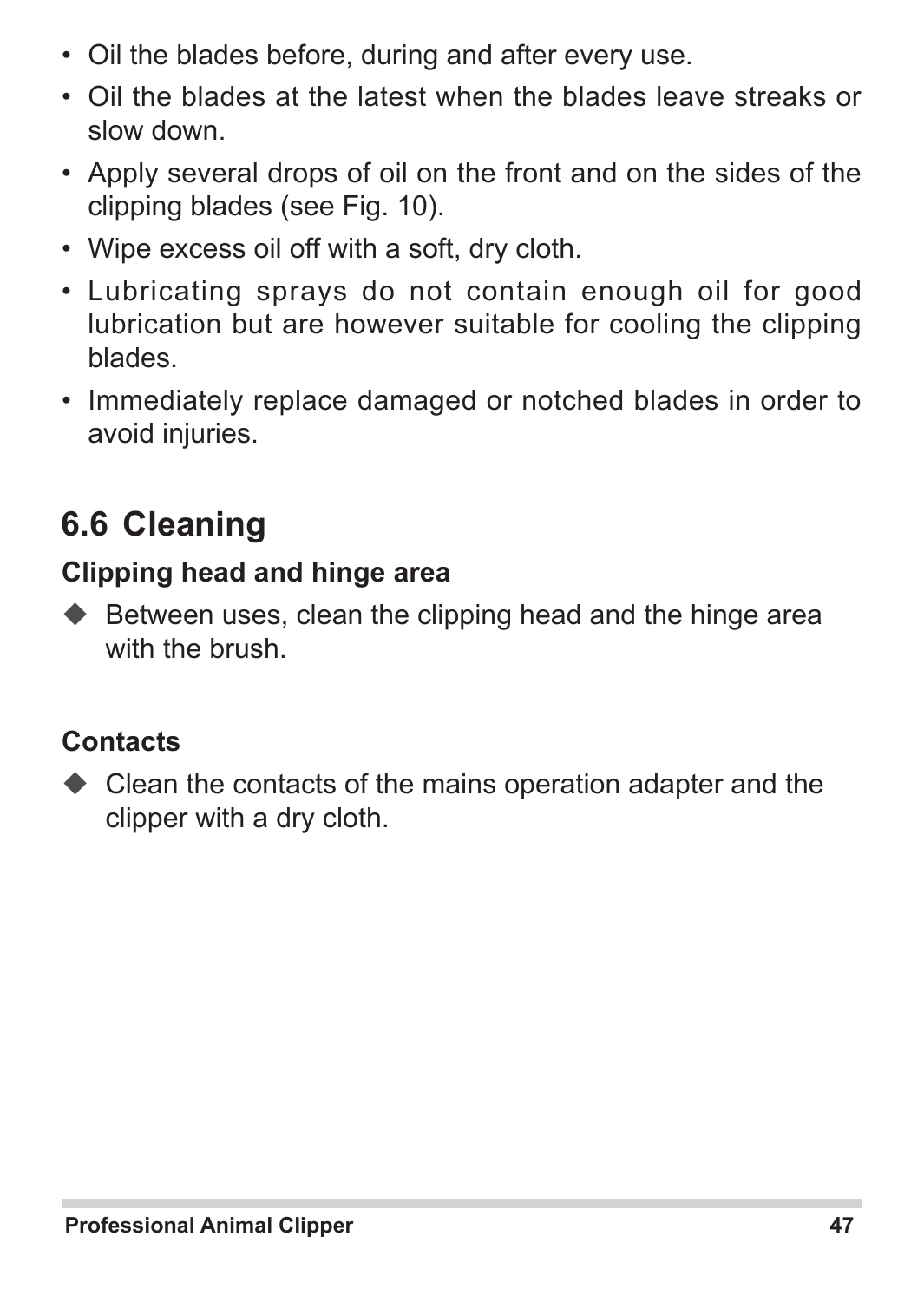# **7 Rectification of malfuctions**

# **7.1 Safety instructions**

## **DANGER**

### **Mortal danger from electrical current!**

Mortal danger can result from contact with current-carrying conductors or components!

- ► Remove the electrical plug from the mains socket before starting to rectify any malfunction.
- ► Repairs to electrical devices can only be carried out by the factory service department or specialists who have been trained by the manufacturer.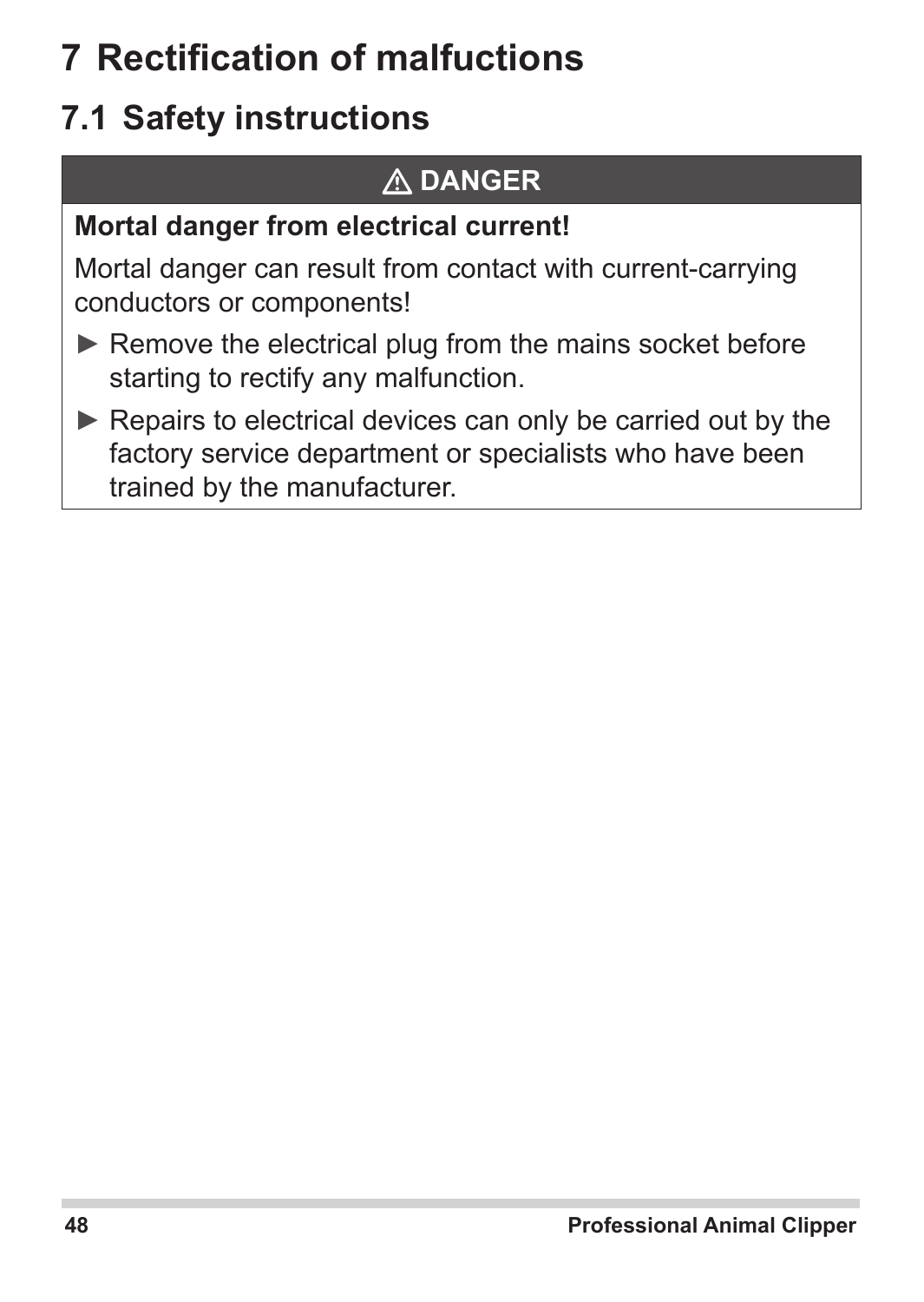## **7.2 Causes of malfunctions and their rectification**

| <b>Malfunction</b>                  | Possible cause                                      | <b>Corrective measure</b>                                                                                                                             |
|-------------------------------------|-----------------------------------------------------|-------------------------------------------------------------------------------------------------------------------------------------------------------|
| Upper blade<br>does not move        | Clipping head is<br>not engaged                     | Properly engage the<br>clipping head while the<br>motor is running                                                                                    |
|                                     | Swivelling lever is<br>defective                    | Notify customer<br>service                                                                                                                            |
| Clipper is cutting<br>poorly or not | Cutting blades are<br>dull                          | Notify customer<br>service                                                                                                                            |
| at all                              | Clipping blades<br>are not properly<br>sharpened    |                                                                                                                                                       |
|                                     | Clipping blades are<br>not oiled                    | Oil clipping blades<br>every 15 minutes                                                                                                               |
|                                     | The animal's hair is<br>too wet                     | Only clip dry hair                                                                                                                                    |
|                                     | Hairs are stuck<br>between upper and<br>lower blade | Remove clipping head,<br>then push upper blade<br>onto its half of the<br>clipping head; remove<br>the hairs between<br>the upper and lower<br>blades |
|                                     | Clipping head<br>has too little force<br>behind it  | Notify customer<br>service                                                                                                                            |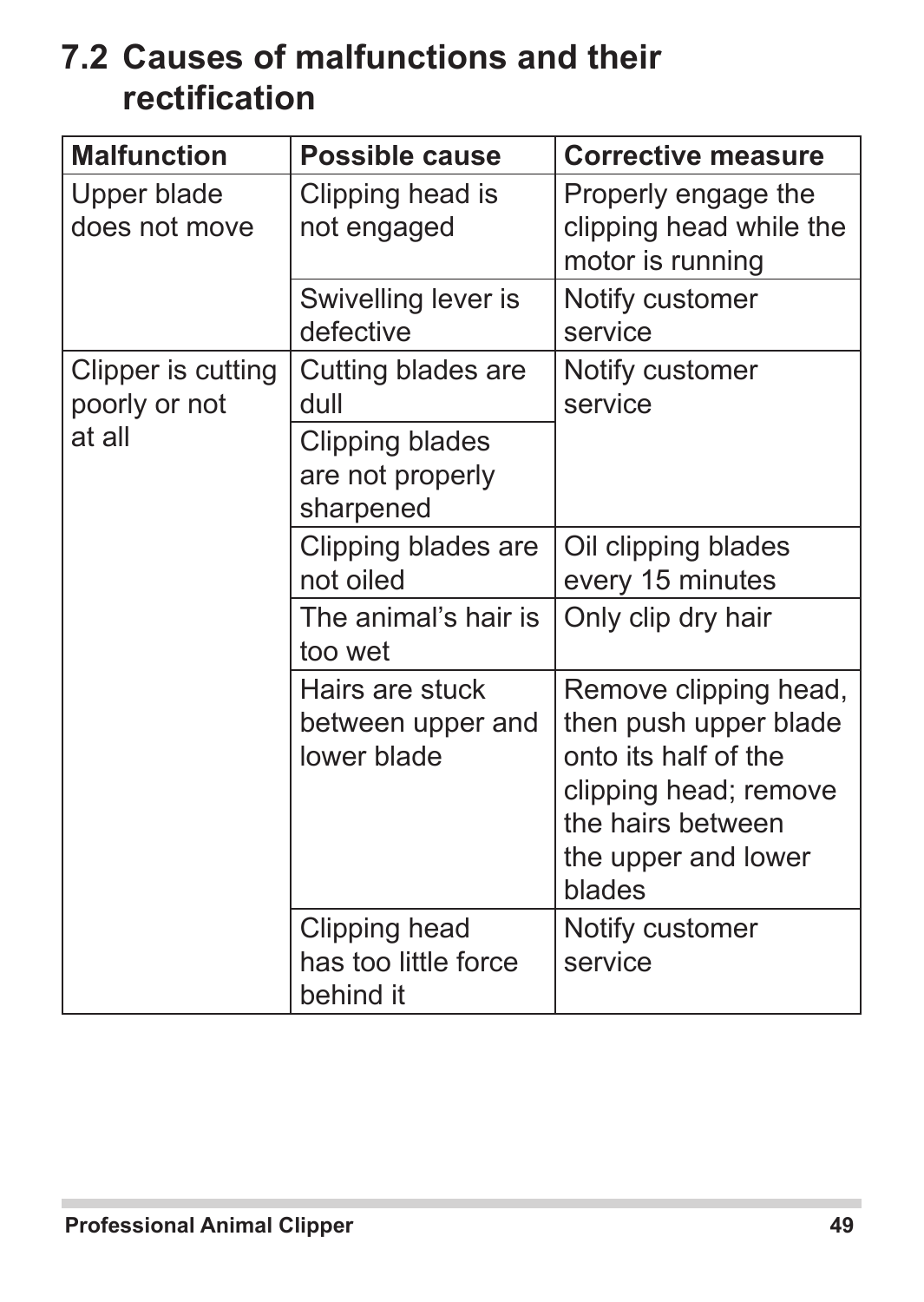| <b>Malfunction</b>        | Possible cause                                                     | <b>Corrective measure</b>                                                 |
|---------------------------|--------------------------------------------------------------------|---------------------------------------------------------------------------|
| Motor not<br>running      | Contacts are dirty                                                 | Turn off clipper; clean<br>the contacts of the<br>clipper and the adapter |
|                           | Burnt smell<br>emanating from<br>the motor housing:<br>motor burnt | Notify customer<br>service                                                |
|                           | Motor and/or<br>electrical defect                                  | Notify customer<br>service                                                |
|                           | Clipping head<br>jammed                                            | Clean and oil clipping<br>head                                            |
| Motor runs very<br>slowly | Clipping blades not<br>oiled adequately                            | Oil clipping blades                                                       |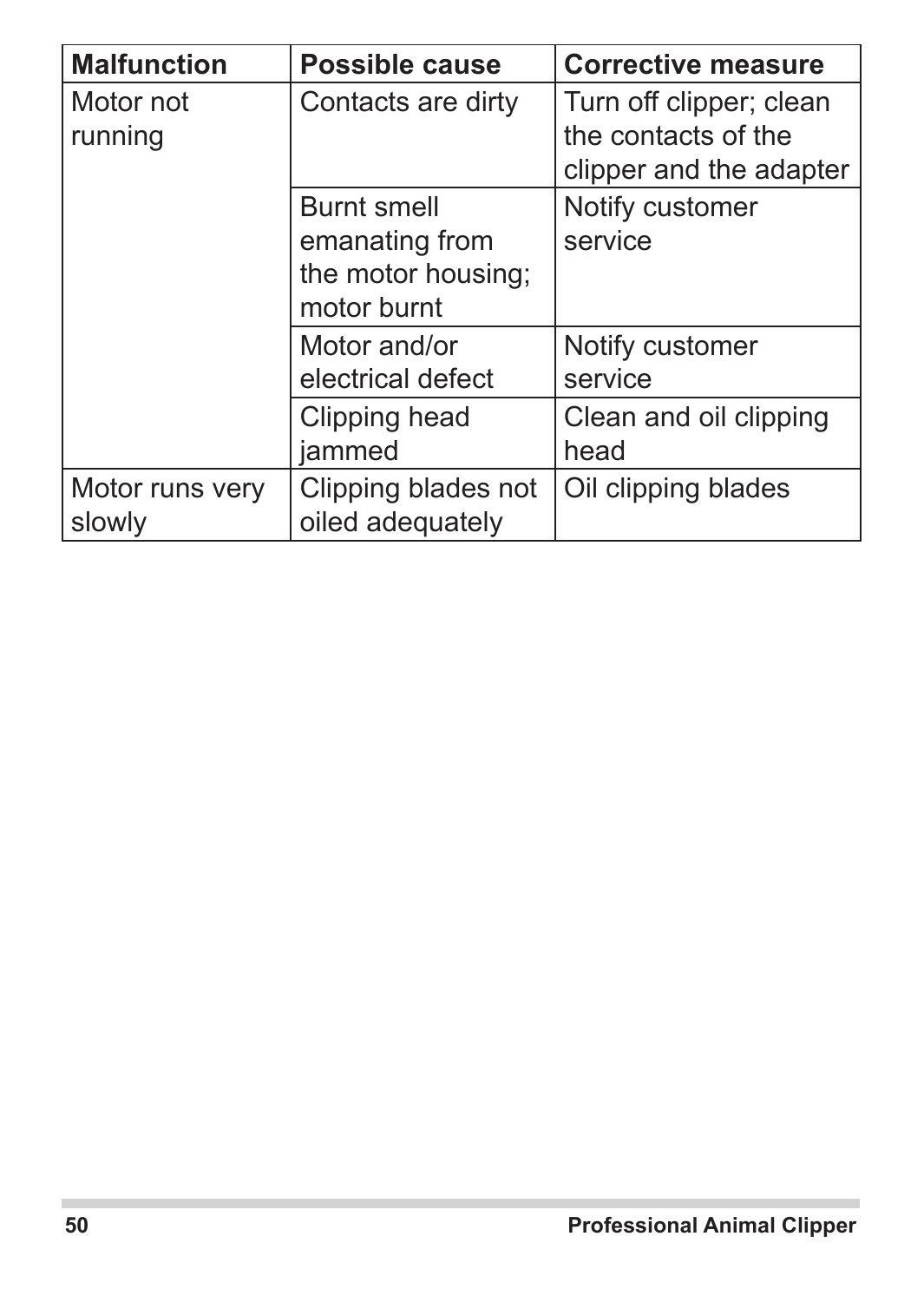# **8 Spare parts**

See spare parts list at the end of these operating instructions.

## **CAUTION**

**Incorrect or defective spare parts can lead to damage, malfunction and complete failure as well as affecting safety.**

► Use only original spare parts from the manufacturer. Obtain spare parts from an authorised dealer or direct from the manufacturer.

### **NOTE**

 $\blacktriangleright$  If approved parts are not used, all quarantee, service, compensation and liability claims against the manufacturer or its employees, dealers and representatives will be forfeited.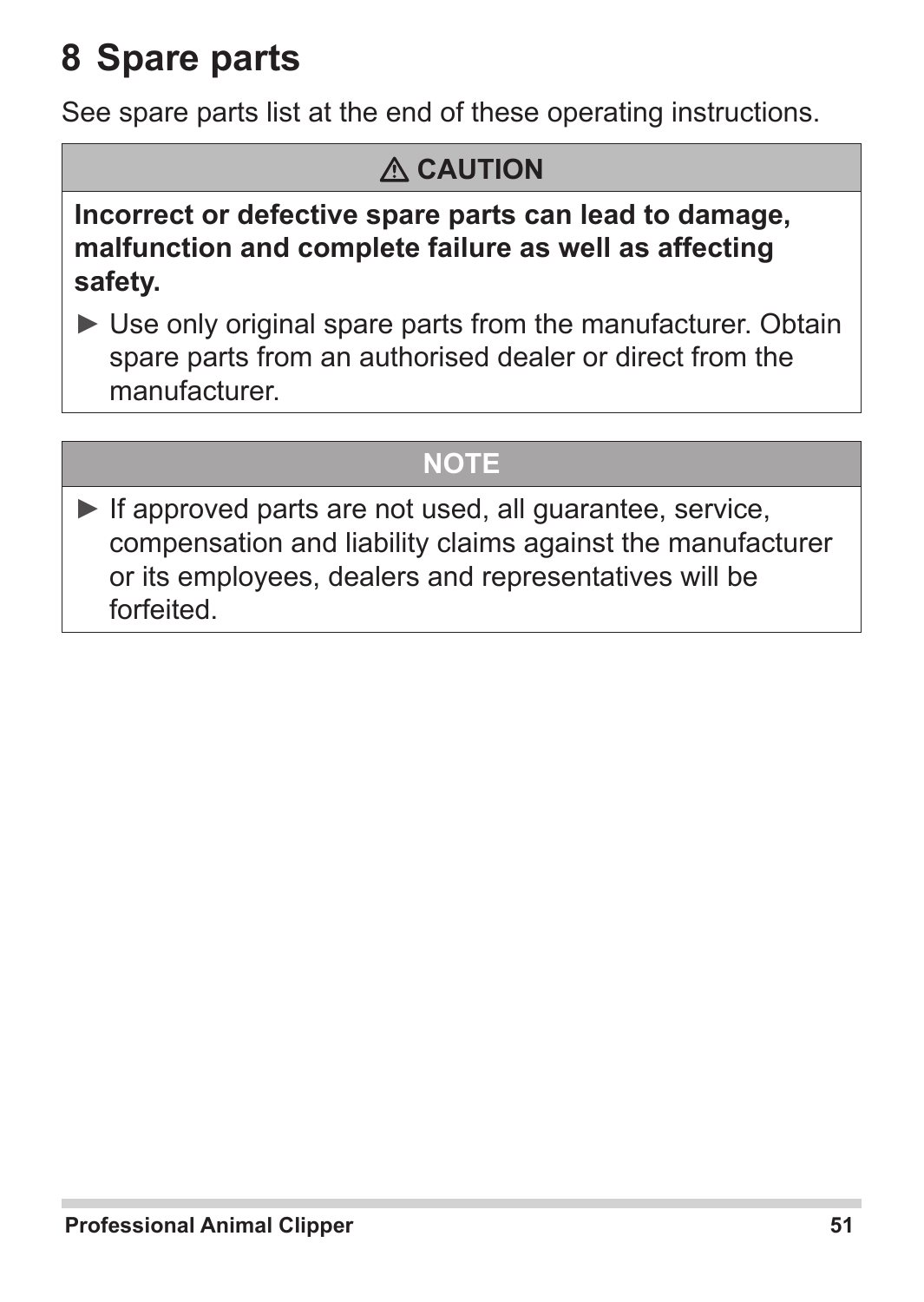| Item No. | <b>Description</b>                | Quantity |
|----------|-----------------------------------|----------|
|          | Clipper                           |          |
| 1        | Complete set of housing covers    | 1        |
| 4        | Motor, complete                   | 1        |
| 5        | PCB clipper                       | 1        |
| 6        | Rubber flap                       | 1        |
| 7        | Swivelling lever                  | 1        |
| 8        | Gasket                            | 1        |
| 9        | Snap ring Ø3.2                    | 1        |
| 10       | Disk Ø4x0.5                       | 1        |
| 11       | Eccentric cam incl. ball bearing  | 1        |
| 14       | PT-screws Kombitorx KA30x16       | 8        |
| 15       | <b>Blade connector</b>            | 1        |
| 16       | <b>Blade detent</b>               | 1        |
| 17       | PT-screw Kombitorx KA30x8         | 1        |
| 18       | Shear compression spring          | 1        |
| 19       | Blade guide                       | 1        |
| 20       | Clamp mounting                    | 1        |
| 21       | Upper blade                       | variable |
| 22       | Lower blade                       | variable |
| 23       | Screw M3.5x4                      | 2        |
| 36       | Mains operation adapter           | 1        |
|          | with 4 interchangeable connectors |          |
| 37       | Connector EU                      | variable |
| 38       | Connector AU                      | variable |
| 39       | <b>Connector GB</b>               | variable |
| 40       | <b>Connector US</b>               | variable |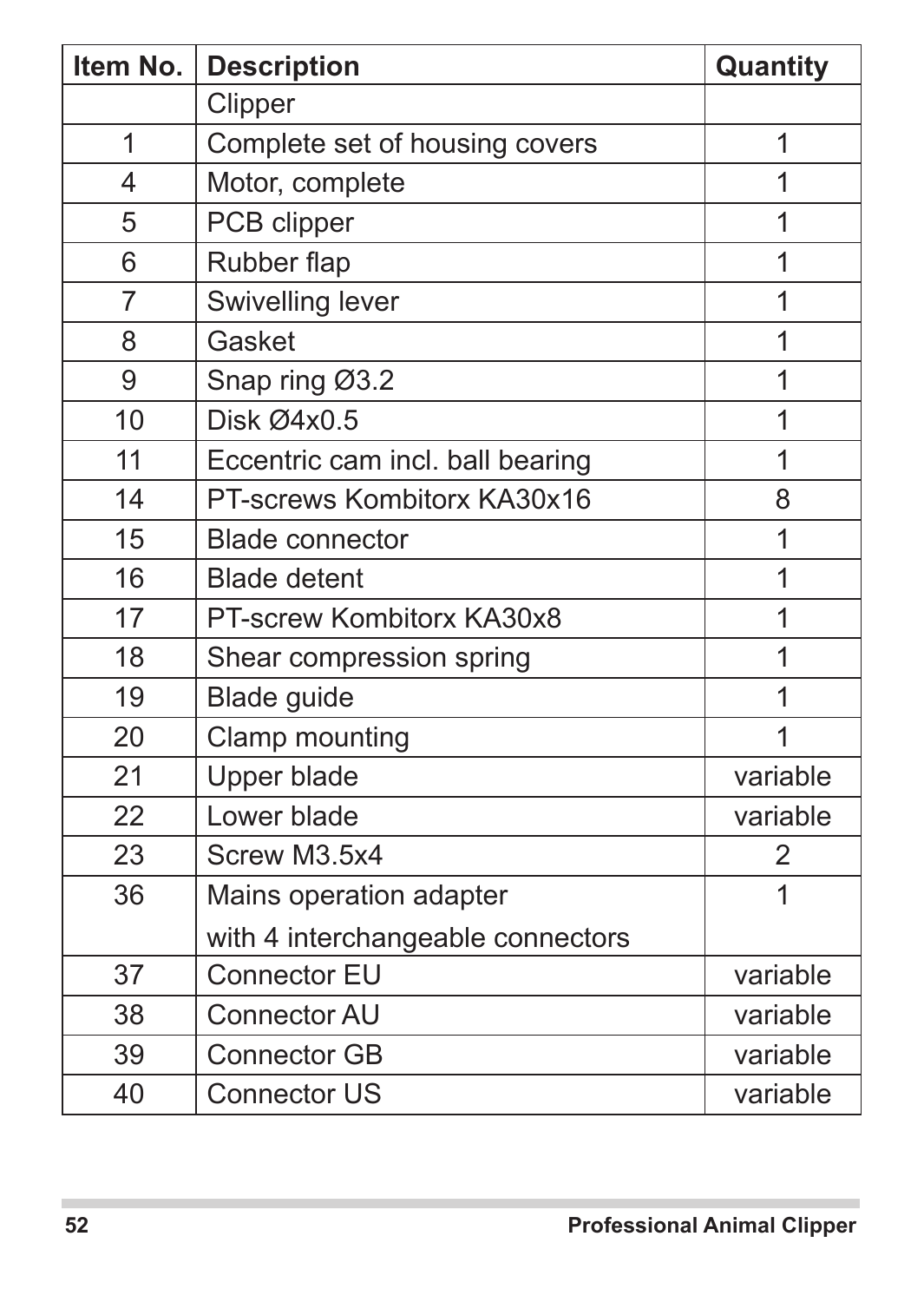|                                  | Item No.   Description                                  | Quantity |
|----------------------------------|---------------------------------------------------------|----------|
| for battery operation (optional) |                                                         |          |
| 3                                | Li-Ion battery                                          | Optional |
| 32                               | Recharging station with 4<br>interchangeable connectors | Optional |
|                                  | (including power cord)                                  |          |

# **9 Disposal**



### **NOTICE**

**Environmental damage if improperly disposed of!**

► Special waste handling is required for electrical waste, lubricants and other tools. These can only be disposed of through qualified specialists!

### **NOTE**

► To dispose of the clipper altogether, hand it over to a service centre or nearby electrical workshop.